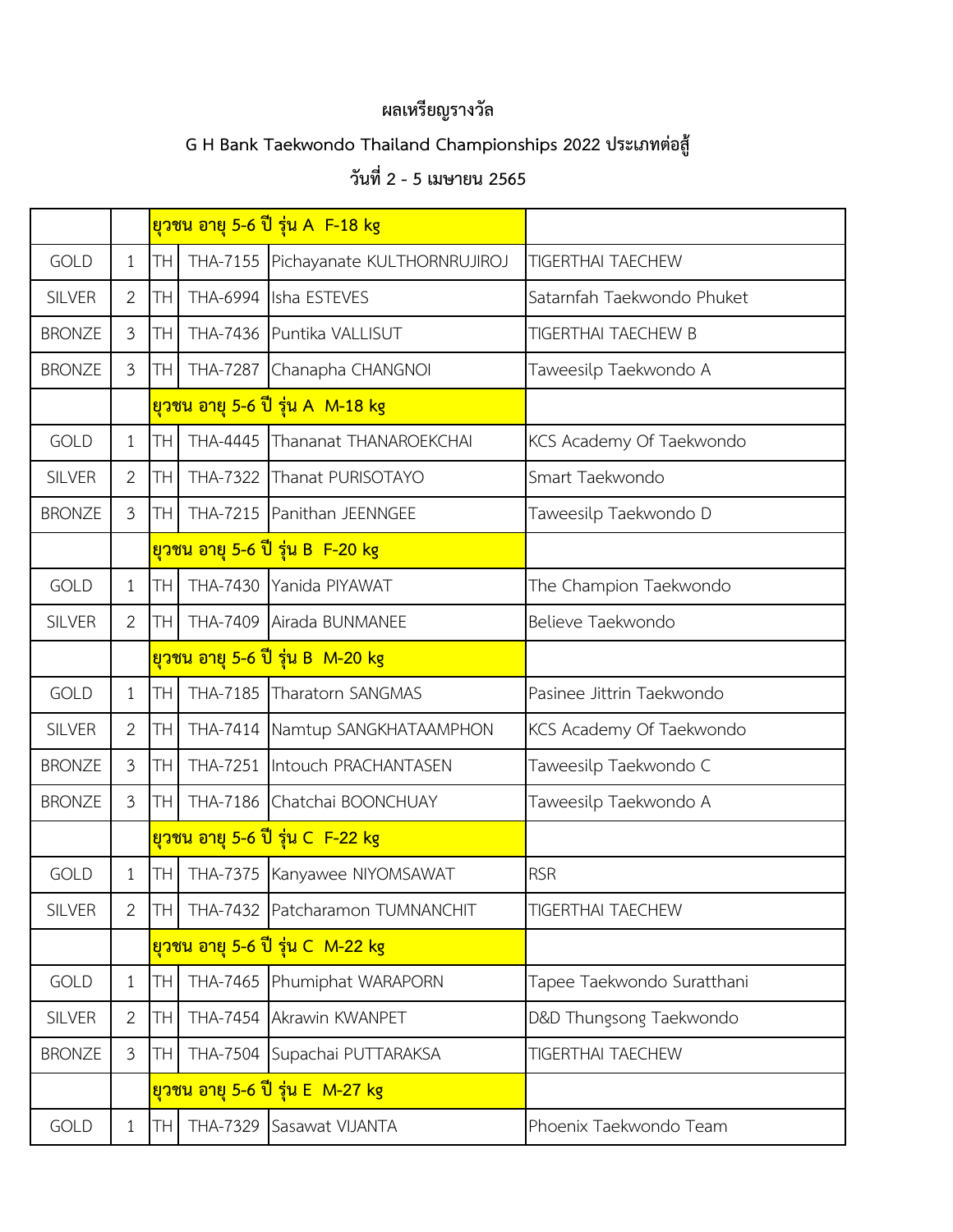| <b>SILVER</b> | $\overline{2}$ | TH.             |                 | THA-7482 Punnapasit JUTTURAS            | Arena Taekwondo Gym                      |
|---------------|----------------|-----------------|-----------------|-----------------------------------------|------------------------------------------|
|               |                |                 |                 | <u>ยุวชน อายุ 5-6 ปี รุ่น F F+27 kg</u> |                                          |
| <b>GOLD</b>   | $\mathbf{1}$   | TH              |                 | THA-6445 Phattaraporn WIROTSASITORN     | Ahlampang Taekwondo School (RDC Lampang) |
|               |                |                 |                 | ยวชน อายุ 5-6 ปี รุ่น F M+27 kg         |                                          |
| <b>GOLD</b>   | $\mathbf{1}$   | TH <sub>1</sub> |                 | THA-7444 Nabil SA-LAE                   | Gurion Gym Phuket                        |
|               |                |                 |                 | ียวชน อายุ 7-8 ปี รุ่น A F-20 kg        |                                          |
| <b>GOLD</b>   | $\mathbf{1}$   | TH              |                 | THA-7108 Vichayaporn PHOTHIRACH         | The Master Taekwondo Nongkhai            |
| <b>SILVER</b> | $\overline{2}$ | TH.             |                 | THA-7172 Moniccha PINYOJIT              | <b>BAILE TAEKWONDO</b>                   |
| <b>BRONZE</b> | 3              | <b>TH</b>       |                 | THA-7298 Suttikan KONGDEE               | <b>CENTER &amp; THE FAST</b>             |
| <b>BRONZE</b> | 3              | TH              |                 | THA-7196 Phattharapawn SANOKHAM         | Taweesilp Taekwondo A                    |
|               |                |                 |                 | ียวชน อายุ 7-8 ปี รุ่น A M-20 kg        |                                          |
| <b>GOLD</b>   | $\mathbf{1}$   | TH              |                 | THA-4230 Chakri CHIEWKIT                | THE VISION NACHA                         |
| <b>SILVER</b> | $\overline{2}$ | TH              |                 | THA-7354 Tham DARAWALEE                 | <b>CENTER &amp; THE FAST</b>             |
| <b>BRONZE</b> | 3              | TH              | THA-3425        | Tankhun RATTANASATHITKUL                | KCS Academy Of Taekwondo                 |
| <b>BRONZE</b> | $\mathfrak{Z}$ | TH.             |                 | THA-7206 Patcharakorn KUKUSAMUT         | Taweesilp Taekwondo B                    |
|               |                |                 |                 | ียวชน อายุ 7-8 ปี รุ่น B F-22 kg        |                                          |
| <b>GOLD</b>   | $\mathbf{1}$   | TH.             |                 | THA-7254 Vanida MHOODTHONG              | <b>RSR</b>                               |
| <b>SILVER</b> | $\overline{2}$ | TH.             |                 | THA-7229 Natthanicha CHAMNANSIN         | Rangsiya Gym                             |
| <b>BRONZE</b> | $\mathfrak{Z}$ | TH.             |                 | THA-6303 Angkna THUEANTHAP              | <b>GMAC GYM</b>                          |
| <b>BRONZE</b> | $\mathfrak{Z}$ |                 |                 | TH THA-6632 Chananchida PUISUWAN        | Arena Taekwondo Gym                      |
|               |                |                 |                 | <u>ยวชน อายุ 7-8 ปี รุ่น B M-22 kg</u>  |                                          |
| <b>GOLD</b>   | $\mathbf{1}$   | TH              |                 | THA-2030 Teerasit VECHPRASIT            | Intel Taekwondo                          |
| <b>SILVER</b> | $\overline{2}$ | TH              |                 | THA-7284 Chanon WANGRAROON              | Danai Taekwondo                          |
| <b>BRONZE</b> | $\mathfrak{Z}$ | TH <sub>1</sub> |                 | THA-5568 Thachaya THONGTHAE             | Nacha taekwondo                          |
| <b>BRONZE</b> | $\mathfrak{Z}$ | <b>TH</b>       |                 | THA-6428 Panupong OUPCHA                | <b>RSR</b>                               |
|               |                |                 |                 | <u>ยวชน อายุ 7-8 ปี รุ่น C_F-24 kg</u>  |                                          |
| <b>GOLD</b>   | $\mathbf{1}$   | <b>TH</b>       |                 | THA-6331 Nichaporn SAOMAN               | Arena Taekwondo Gym                      |
| <b>SILVER</b> | $\overline{2}$ | <b>TH</b>       |                 | THA-4185 Monlada PROMOOR                | The Best Fighter                         |
| <b>BRONZE</b> | $\mathfrak{Z}$ | TH.             | <b>THA-7221</b> | Woranittha THONGSOM                     | KORAT TAEKWONDO                          |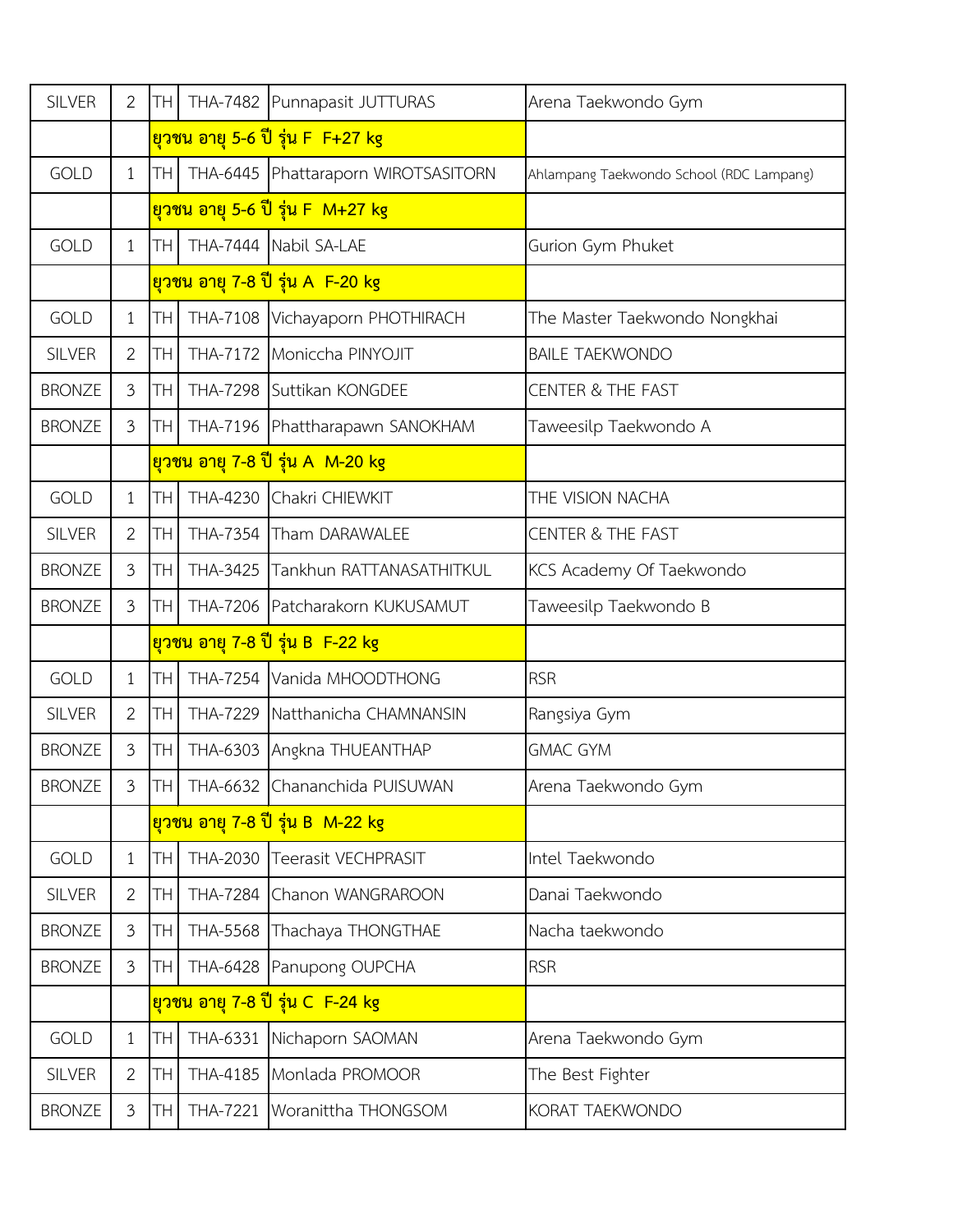| <b>BRONZE</b> | $\mathfrak{Z}$        | TН        | <b>THA-5256</b> | Anyada INTARAT                         | Spider TKD Phuket               |
|---------------|-----------------------|-----------|-----------------|----------------------------------------|---------------------------------|
|               |                       |           |                 | <u>ยวชน อายุ 7-8 ปี รุ่น C_M-24 kg</u> |                                 |
| <b>GOLD</b>   | $\mathbf 1$           | TН        |                 | THA-5945 Wachirawit THUMTIPJAROON      | PAKNAMPO TAEKWONDO              |
| <b>SILVER</b> | $\mathbf{2}$          | TН        | THA-4439        | Siwat DUANGTHONGYU                     | KCS Academy Of Taekwondo        |
| <b>BRONZE</b> | 3                     | TН        |                 | THA-6549 Ditthawat RAMGRONG            | Tapee Taekwondo Suratthani      |
| <b>BRONZE</b> | $\mathfrak{Z}$        | TН        | <b>THA-7175</b> | Chayata SAMLEEWONG                     | SADUDEE                         |
|               |                       |           |                 | <u>ยวชน อายุ 7-8 ปี รุ่น D F-27 kg</u> |                                 |
| <b>GOLD</b>   | $\mathbf{1}$          | TΗ        |                 | THA-7374 Talayrung JANJUMROEN          | <b>RSR</b>                      |
| <b>SILVER</b> | 2                     | TН        |                 | THA-6439 Teepaka JANTASARO             | Chainat Taekwondo               |
| <b>BRONZE</b> | $\mathfrak{Z}$        | TН        |                 | THA-6916 Jiraratchaya DUANGNGERN       | THE VISION                      |
|               |                       |           |                 | ียวชน อายุ 7-8 ปี รุ่น D M-27 kg       |                                 |
| <b>GOLD</b>   | $\mathbf{1}$          | TН        |                 | THA-5337 Naphich WONGMANASUK           | Taweesilp Taekwondo A           |
| <b>SILVER</b> | $\overline{2}$        | TН        |                 | THA-5794 Pun RUANGDAT                  | <b>RSR</b>                      |
| <b>BRONZE</b> | $\mathfrak{Z}$        | TН        |                 | THA-7297 Pichapob ROYSANG              | <b>CENTER &amp; THE FAST</b>    |
| <b>BRONZE</b> | 3                     | <b>TH</b> |                 | THA-6430 Panich SRIPRY                 | JARAN TAEKWONDO SAMUTPRAKAN (A) |
|               |                       |           |                 | <u>ยวชน อายุ 7-8 ปี รุ่น E F-30 kg</u> |                                 |
| <b>GOLD</b>   | $\mathbf{1}$          | <b>TH</b> |                 | THA-5786 Isleym kun ESTEVES            | Satarnfah Taekwondo Phuket      |
|               |                       |           |                 | <u>ยวชน อายุ 7-8 ปี รุ่น E M-30 kg</u> |                                 |
| <b>GOLD</b>   | $\mathbf{1}$          | TН        |                 | THA-5808 Natthakorn THONGSRI           | Satarnfah Taekwondo Phuket      |
| <b>SILVER</b> | $\mathbf{2}^{\prime}$ | TH        |                 | THA-6876 Nattaphat PRAPAO              | SL Taekwondo                    |
| <b>BRONZE</b> | 3                     | <b>TH</b> |                 | THA-5815 Sirikorn MANEESRI             | Dragon Gym Phuket               |
| <b>BRONZE</b> | 3                     | TH        |                 | THA-7345 Pongpon THONGTAENG            | Smart Taekwondo                 |
|               |                       |           |                 | ียวชน อายุ 7-8 ปี รุ่น F F-34 kg       |                                 |
| <b>GOLD</b>   | $\mathbf{1}$          | TН        |                 | THA-5404 Natnaree BOONRACH             | <b>TTC TRANG</b>                |
| <b>SILVER</b> | $\overline{2}$        | TН        |                 | THA-7324 Kamolporn SONGSRI             | Smart Taekwondo                 |
| <b>BRONZE</b> | 3                     | TН        | <b>THA-4857</b> | Ninnicha PHIWDEE                       | Anan Taekwondo                  |
| <b>BRONZE</b> | 3                     | TH        |                 | THA-7170 Apisara FUNGSAI               | SADUDEE                         |
|               |                       |           |                 | <u>ยวชน อายุ 7-8 ปี รุ่น F M-34 kg</u> |                                 |
| GOLD          | $\mathbf{1}$          | TH        |                 | THA-7500 Traiphop THUPHAM              | Phoenix Gym Phuket              |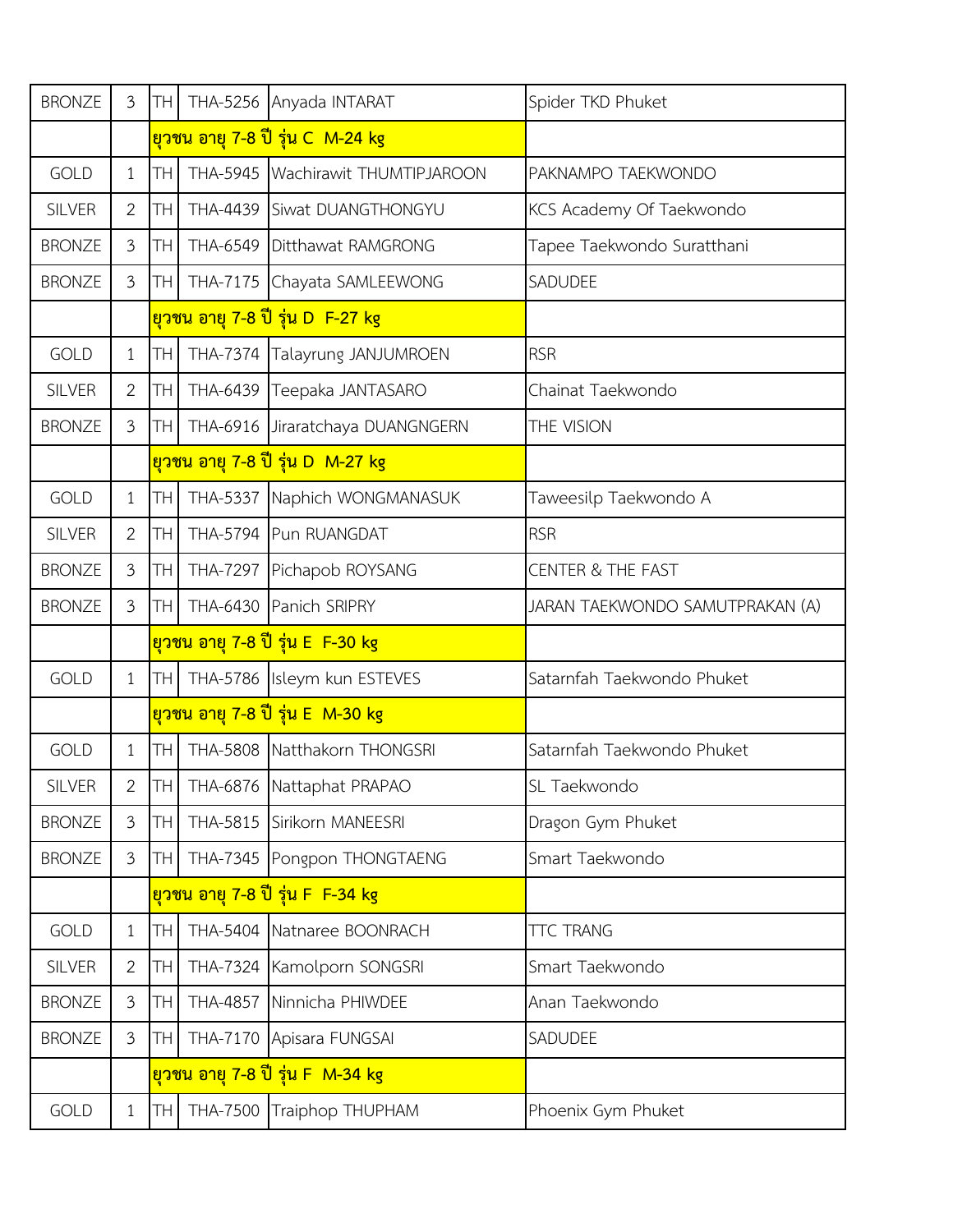| <b>SILVER</b> | $\overline{2}$ | TH              |                 | THA-2599 Supasit TAEMNGERN             | BT Panjaporn                 |
|---------------|----------------|-----------------|-----------------|----------------------------------------|------------------------------|
| <b>BRONZE</b> | 3              | TH              |                 | THA-3369 Kunrathorn AREEVIWATKLUN      | KTG Taekwondo                |
| <b>BRONZE</b> | $\mathfrak{Z}$ | TH I            |                 | THA-7361 Chonchanok IUPA               | Phoenix Taekwondo Team       |
|               |                |                 |                 | <u>ยวชน อายุ 7-8 ปี รุ่น G F-38 kg</u> |                              |
| GOLD          | $\mathbf{1}$   | TH              |                 | THA-6285 Suchanya PHAISAYOM            | <b>RSR</b>                   |
| <b>SILVER</b> | $\overline{2}$ | TH              |                 | THA-5536 Ailada THONGYON               | Phoenix Gym Phuket           |
|               |                |                 |                 | ียวชน อายุ 7-8 ปี รุ่น G M-38 kg       |                              |
| <b>GOLD</b>   | $\mathbf{1}$   | TH              |                 | THA-4873 Nattaset KHUNSRI              | SL Taekwondo                 |
| <b>SILVER</b> | $\overline{2}$ | TH              |                 | THA-3816 Siraphop CHOTSHUSEE           | The Best Fighter             |
| <b>BRONZE</b> | 3              | TH <sub>1</sub> |                 | THA-7299 Assadin PINCHIM               | <b>CENTER &amp; THE FAST</b> |
|               |                |                 |                 | <u>ยวชน อายุ 7-8 ปี รุ่น H_M+38 kg</u> |                              |
| <b>GOLD</b>   | $\mathbf{1}$   | TH              |                 | THA-3020 Natapong OK-VEJA              | ADVANCE TAEKWONDO TEAM       |
| <b>SILVER</b> | $\overline{2}$ | <b>TH</b>       |                 | THA-6233 Apiwit KWANSUWAN              | STC Chiangmai                |
| <b>BRONZE</b> | $\mathfrak{Z}$ | TH <sub>1</sub> |                 | THA-7360 Ratchapol YINGYOD             | Phoenix Taekwondo Team       |
|               |                |                 |                 | ียวชน อายุ 9-10 ปี รุ่น A F-23 kg      |                              |
| <b>GOLD</b>   | $\mathbf{1}$   | TH              |                 | THA-4191 Praya TERMJIT-AREE            | The Champion Taekwondo       |
| <b>SILVER</b> | $\overline{2}$ | TH.             |                 | THA-4561 Ploypada NONGJAROEN           | KCS Academy Of Taekwondo     |
| <b>BRONZE</b> | 3              | TH              |                 | THA-7318 Chanya YANGYUEN               | All Star Taekwondo           |
| <b>BRONZE</b> | $\mathfrak{Z}$ | <b>TH</b>       |                 | THA-2256 Paphada PLOYAIEM              | <b>TIGERTHAI TAECHEW</b>     |
|               |                |                 |                 | ียวชน อายุ 9-10 ปี รุ่น A M-23 kg      |                              |
| <b>GOLD</b>   | $\mathbf{1}$   | <b>TH</b>       |                 | THA-2741 Nattawat INKHONGSUB           | <b>CENTER &amp; THE FAST</b> |
| <b>SILVER</b> | $\overline{2}$ | TH.             | THA-6425        | <b>Tewa TIMPRASERT</b>                 | Taweesilp Taekwondo A        |
| <b>BRONZE</b> | $\mathfrak{Z}$ | TH.             |                 | THA-3728 Phurichaya PHUENGTHUEN        | Pasinee Jittrin Taekwondo    |
| <b>BRONZE</b> | $\mathfrak{Z}$ | TH.             | THA-4850        | Thanapat CHAIYAKAN                     | ธีรพฤกษ์                     |
|               |                |                 |                 | ียวชน อายุ 9-10 ปี รุ่น B F-25 kg      |                              |
| <b>GOLD</b>   | $\mathbf{1}$   | TH.             | THA-3531        | Thipanan IEMSA-ARD                     | <b>TIGERTHAI TAECHEW</b>     |
| <b>SILVER</b> | $\overline{2}$ | <b>TH</b>       | <b>THA-2041</b> | Vasinee MEEROT                         | Phaitoon Taekwondo           |
| <b>BRONZE</b> | $\mathfrak{Z}$ | TН              |                 | THA-6495 Ramita UPALA                  | D&D Thungsong Taekwondo      |
| <b>BRONZE</b> | $\mathfrak{Z}$ | TH.             |                 | THA-6527 Noppawan KUNYOD               | TIGERTHAI TAECHEW B          |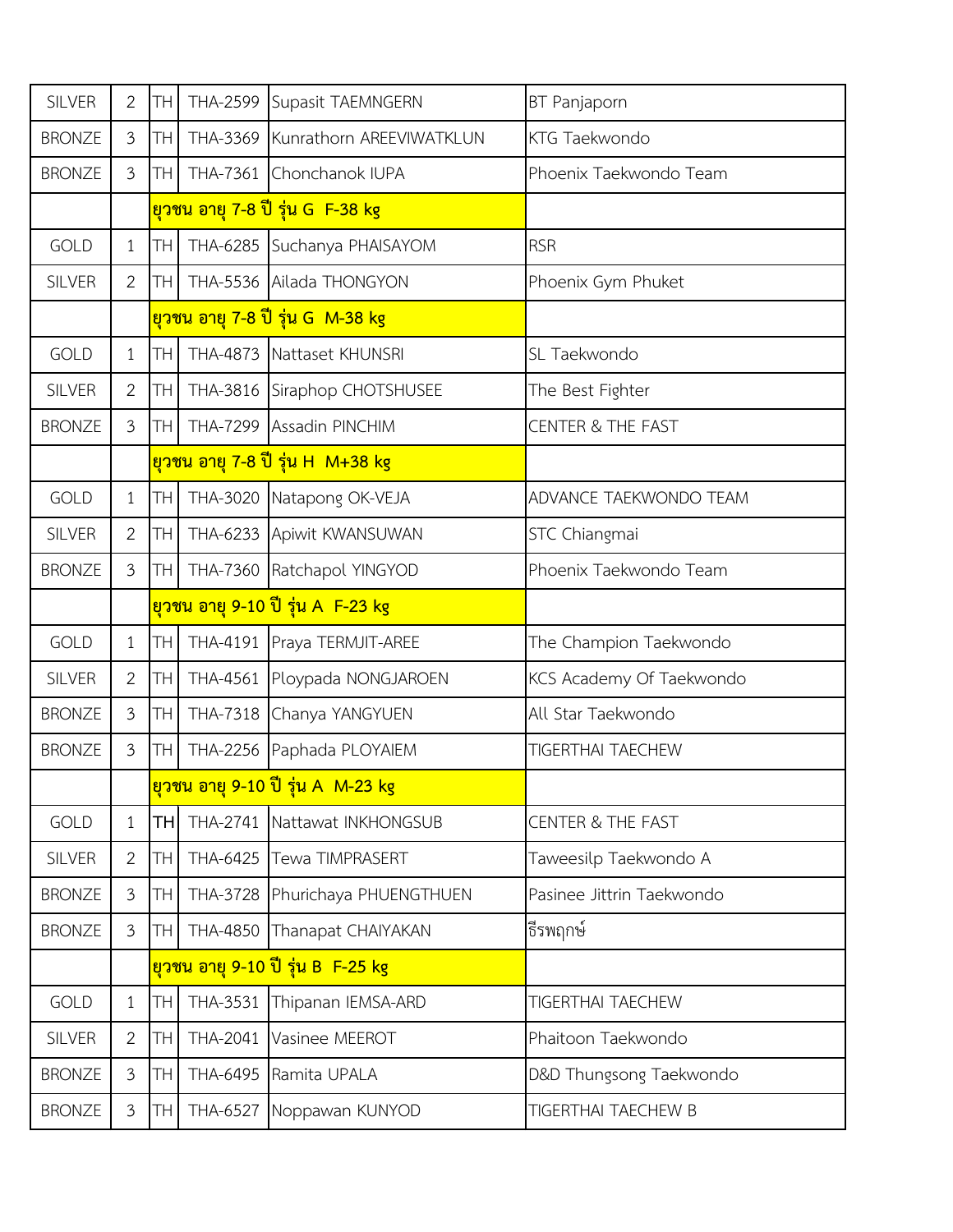|               |                |                 | <u>ยวชน อายุ 9-10 ปี รุ่น B M-25 kg</u> |                               |
|---------------|----------------|-----------------|-----------------------------------------|-------------------------------|
| <b>GOLD</b>   | $\mathbf{1}$   | TH.             | THA-4190 Rattanan TERMJIT-AREE          | The Champion Taekwondo        |
| <b>SILVER</b> | $\overline{2}$ | TH <sub>1</sub> | THA-5415 Panuwat NAKPALAD               | Tapee Taekwondo Suratthani    |
| <b>BRONZE</b> | 3              | TH              | THA-3942 Danish NGOH                    | <b>TIGERTHAI TAECHEW</b>      |
| <b>BRONZE</b> | $\mathfrak{Z}$ | TH              | THA-6458 Prem THIANGLIM                 | <b>CENTER &amp; THE FAST</b>  |
|               |                |                 | ียวชน อายุ 9-10 ปี รุ่น C_F-27 kg       |                               |
| <b>GOLD</b>   | $\mathbf{1}$   | TH <sup></sup>  | THA-3956 Nachanok JANTARASAN            | <b>TIGERTHAI TAECHEW</b>      |
| <b>SILVER</b> | $\overline{2}$ | TH <sub>1</sub> | THA-4158 Punyanuch SAEREECHAROENCHAIRSR |                               |
| <b>BRONZE</b> | $\mathfrak{Z}$ | TH <sub>1</sub> | THA-2190 Saranya SAYJAIBUN              | <b>RSR B</b>                  |
| <b>BRONZE</b> | 3              | <b>TH</b>       | THA-4289 Panpavee UTANOKAN              | <b>BAILE TAEKWONDO</b>        |
|               |                |                 | <u>ยวชน อายุ 9-10 ปี รุ่น C_M-27 kg</u> |                               |
| <b>GOLD</b>   | $\mathbf{1}$   | <b>TH</b>       | THA-3877 Tirayu DUEANCHAI               | <b>RSR B</b>                  |
| <b>SILVER</b> | $\overline{2}$ | <b>TH</b>       | THA-2782 Piyanat THONGRUM               | THE VISION NACHA              |
| <b>BRONZE</b> | $\mathfrak{Z}$ | TH              | THA-2179 Pongkhun RATTANASATHITKUL      | KCS Academy Of Taekwondo      |
| <b>BRONZE</b> | $\mathfrak{Z}$ | TH <sub>1</sub> | THA-6562 Chanchanok KAJITWONG           | KCS Academy Of Taekwondo C    |
|               |                |                 | ียวชน อายุ 9-10 ปี รุ่น D F-29 kg       |                               |
| <b>GOLD</b>   | $\mathbf{1}$   | <b>TH</b>       | THA-4968 Sikarin WITTAYA                | THE MOST Taekwondo            |
| <b>SILVER</b> | $\overline{2}$ | TH I            | THA-2205 Pailin KHONGCHUAI              | Phuket Taekwondo Club         |
| <b>BRONZE</b> | $\mathfrak{Z}$ | TH <sub>1</sub> | THA-4386 Natsinee PENGARTID             | KCS Academy Of Taekwondo      |
| <b>BRONZE</b> | 3              |                 | <b>TH</b> THA-3455 Sara SRIPRAPAT       | Rangsiya Gym                  |
|               |                |                 | <u>ยวชน อายุ 9-10 ปี รุ่น D_M-29 kg</u> |                               |
| <b>GOLD</b>   | $\mathbf{1}$   | <b>TH</b>       | THA-4166 Nattakit PUANGNAKPHAN          | RSR <sub>C</sub>              |
| <b>SILVER</b> | $\overline{2}$ | TH.             | THA-2754 Nantapat PENGRUNG              | <b>CENTER &amp; THE FAST</b>  |
| <b>BRONZE</b> | $\mathfrak{Z}$ | TH.             | THA-2793 Thanawit PHATAN                | The Master Taekwondo Nongkhai |
| <b>BRONZE</b> | 3              | TH              | THA-2879 Nipitpon RUENPHIROM            | <b>RSR</b>                    |
|               |                |                 | <u>ยวชน อายุ 9-10 ปี รุ่น E F-32 kg</u> |                               |
| <b>GOLD</b>   | $\mathbf{1}$   | <b>TH</b>       | THA-6274 Jittima MAKO                   | <b>SANAMCHAI</b>              |
| <b>SILVER</b> | $\overline{2}$ | TН              | THA-2268 Alin LERTMONGKOLSAWAT          | SADUDEE                       |
| <b>BRONZE</b> | $\mathfrak{Z}$ | TH              | THA-6282 Chayanid TANCHO                | Phoenix Taekwondo Team        |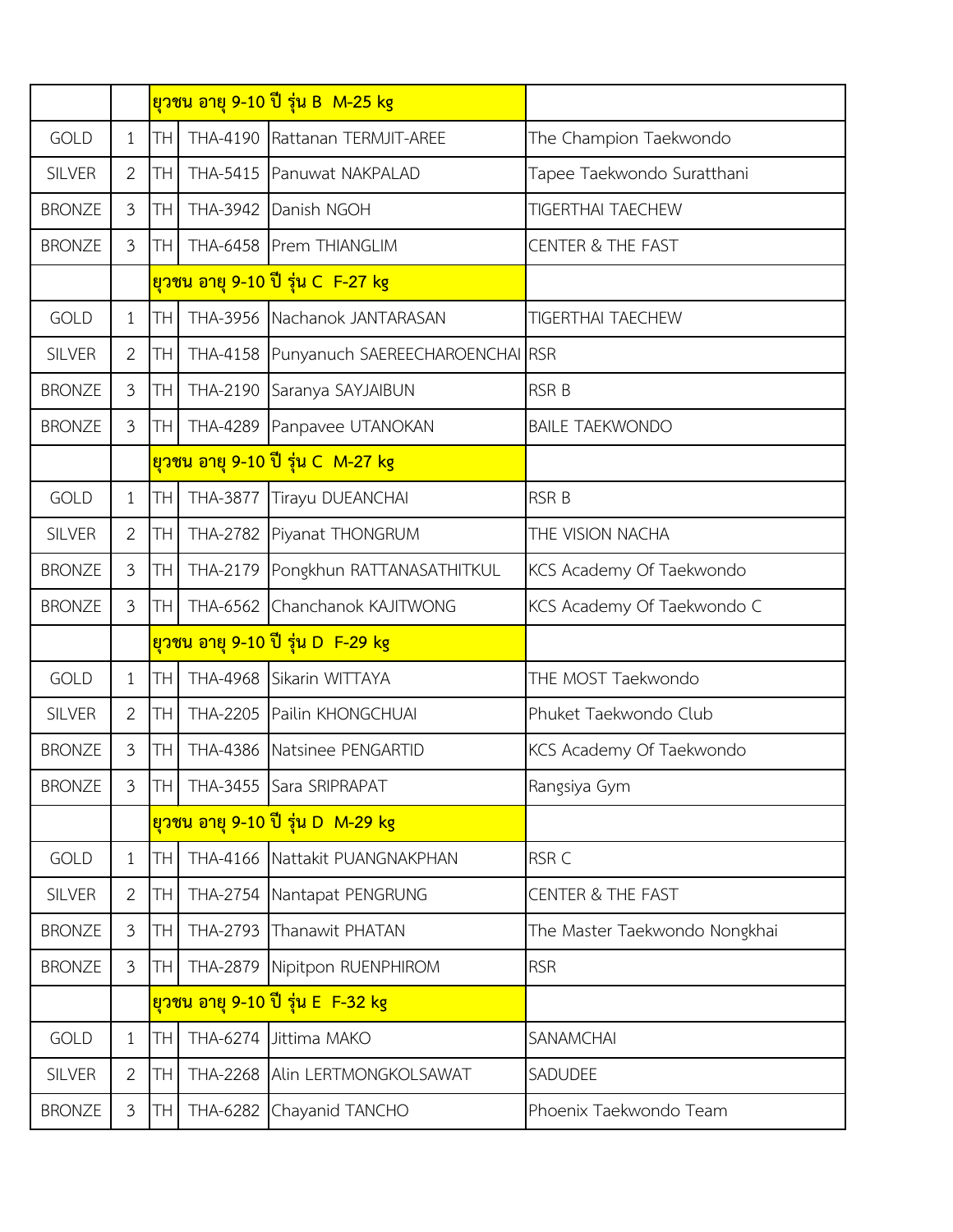|               |                |                 | <u>ยวชน อายุ 9-10 ปี รุ่น E M-32 kg</u> |                                                                      |
|---------------|----------------|-----------------|-----------------------------------------|----------------------------------------------------------------------|
| <b>GOLD</b>   | $\mathbf{1}$   | <b>TH</b>       | THA-4845 Danich VIRIYAWATANAWONG        | RSR C                                                                |
| <b>SILVER</b> | $\overline{2}$ | TH              | THA-4761 Thanathip CHAISAMON            | FMT Family Taekwondo                                                 |
| <b>BRONZE</b> | 3              | TH <sub>1</sub> | THA-4164 Sainam SUKNGERN                | <b>RSR</b>                                                           |
| <b>BRONZE</b> | $\mathfrak{Z}$ | TH              | THA-5556 Peerapat KATEKAEW              | <b>RATCHANAWEE</b>                                                   |
|               |                |                 | ียวชน อายุ 9-10 ปี รุ่น F F-36 kg       |                                                                      |
| <b>GOLD</b>   | $\mathbf{1}$   | TH.             | THA-6550 Nichanun THANGTOHTONG          | <b>TIGERTHAI TAECHEW</b>                                             |
| <b>SILVER</b> | $\overline{2}$ | TH              | THA-7310 Kamonphan SUPAPRUKSAKUL        | The Champion Taekwondo                                               |
| <b>BRONZE</b> | 3              | TH.             | THA-6448 Patsitha SIRIPANYA             | The First Step Taekwondo                                             |
| <b>BRONZE</b> | 3              | TH <sub>1</sub> | THA-5712 Kodchamon KLAHONG              | Believe Taekwondo                                                    |
|               |                |                 | ียวชน อายุ 9-10 ปี รุ่น F M-36 kg       |                                                                      |
| <b>GOLD</b>   | $\mathbf{1}$   | TH              | THA-3692 Supakit KLANSUKON              | <b>TIGERTHAI TAECHEW</b>                                             |
| <b>SILVER</b> | $\overline{2}$ | TH <sup></sup>  | THA-4476 Methawin TONGPRIK              | 3J Taekwondo                                                         |
| <b>BRONZE</b> | $\mathfrak{Z}$ | TH              | THA-7477 Pongphon DISSOI                | The Master Taekwondo Nongkhai                                        |
| <b>BRONZE</b> | $\mathfrak{Z}$ | TH <sub>1</sub> | THA-6931 Thanaphon JANTAM               | Taweesilp Taekwondo A                                                |
|               |                |                 | <u>ยวชน อายุ 9-10 ปี รุ่น G F-40 kg</u> |                                                                      |
| <b>GOLD</b>   | $\mathbf{1}$   | TH.             | THA-5284 Pitchayathida SAE_LAI          | HUA HIN TAEKWONDO                                                    |
| <b>SILVER</b> | $\overline{2}$ | TH I            | THA-7252 Yanika PHROMSAENG              | <b>RSR</b>                                                           |
| <b>BRONZE</b> | $\mathfrak{Z}$ | TH.             | THA-6429 Chananya TANBANCHANUWAT        | Smart Taekwondo                                                      |
| <b>BRONZE</b> | 3              |                 | TH   THA-7439   Yanaphat THANYACHARTKUL | The Best Fighter                                                     |
|               |                |                 | ียวชน อายุ 9-10 ปี รุ่น G_M-40 kg       |                                                                      |
| <b>GOLD</b>   | $\mathbf{1}$   | TH.             | THA-2813 Naek SUKVIRAT                  | Nacha taekwondo                                                      |
| <b>SILVER</b> | $\overline{2}$ | TH.             | THA-2556 Narathip JANRATTANAWONG        | 3J Taekwondo                                                         |
| <b>BRONZE</b> | 3              | TH.             | THA-5531 Intouch THONGYON               | Phoenix Gym Phuket                                                   |
| <b>BRONZE</b> | 3              | TH              |                                         | THA-5363 Master kunagron HOMCHUENCHO JARAN TAEKWONDO SAMUTPRAKAN (A) |
|               |                |                 | <u>ยวชน อายุ 9-10 ปี รุ่น H F+40 kg</u> |                                                                      |
| <b>GOLD</b>   | $\mathbf{1}$   | <b>TH</b>       | THA-7171 Yada KETPUM                    | SADUDEE                                                              |
| <b>SILVER</b> | $\overline{2}$ | TH <sub>1</sub> | THA-3745 Pimlaphat NETPUKKANA           | <b>RSR B</b>                                                         |
| <b>BRONZE</b> | $\mathfrak{Z}$ | TH              | THA-4156 Aewa RUEANGNGAM                | <b>RSR</b>                                                           |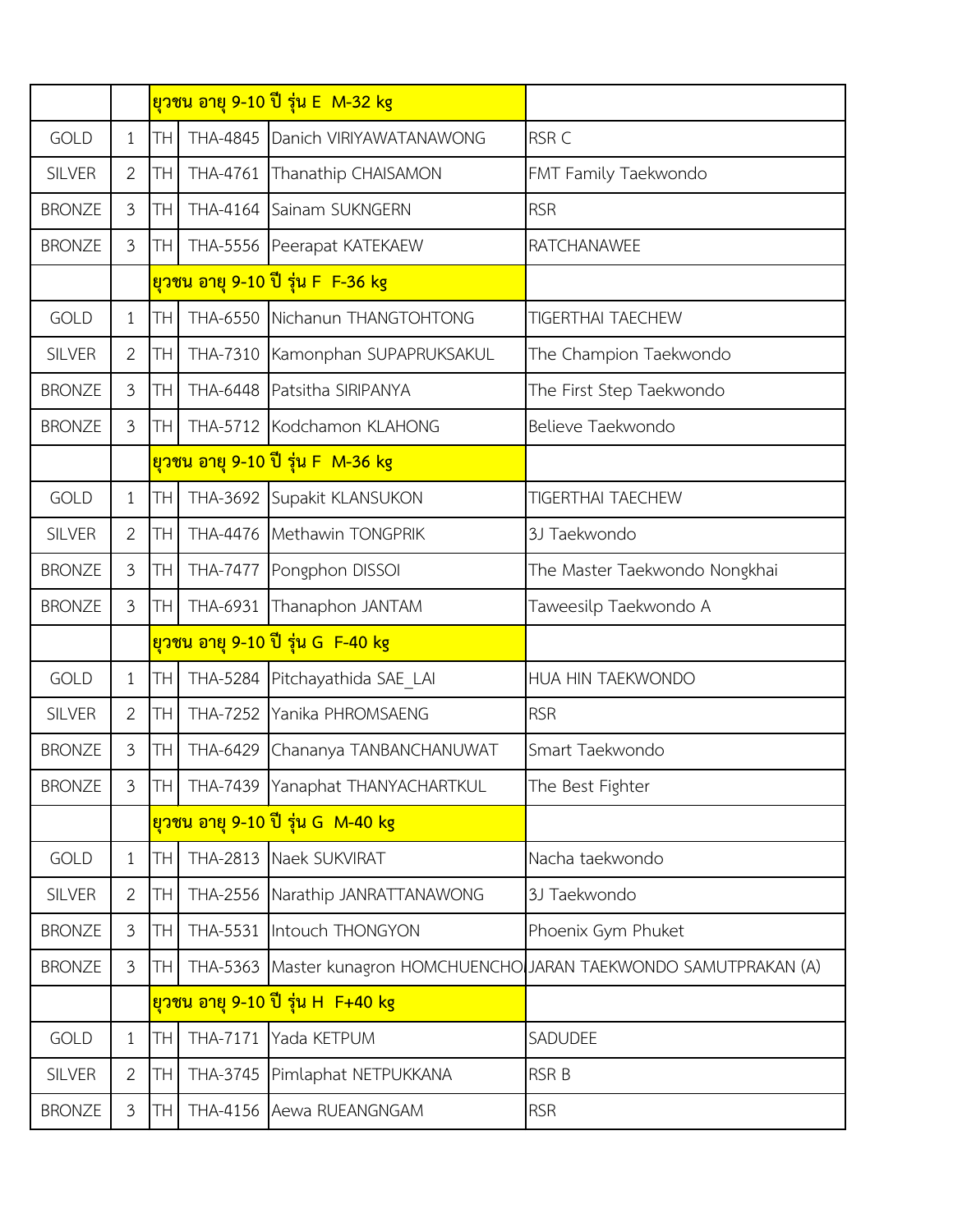| <b>BRONZE</b> | $\mathfrak{Z}$ | TH         |                 | THA-4196 Lapatlada BORIBOONSUB                 | KCS Academy Of Taekwondo                                   |
|---------------|----------------|------------|-----------------|------------------------------------------------|------------------------------------------------------------|
|               |                |            |                 | <mark>ียวชน อายุ 9-10 ปี รุ่น H_M+40 kg</mark> |                                                            |
| <b>GOLD</b>   | $\mathbf{1}$   | TH         |                 | THA-5240 Phakin CHAEMNIM                       | <b>TIGERTHAI TAECHEW</b>                                   |
| <b>SILVER</b> | 2              | TH         |                 | THA-6644 Pbumipat THABHUANONGH                 | Bangkhuntian Sports Club                                   |
| <b>BRONZE</b> | $\mathfrak{Z}$ | TH         | THA-4035        | Matas SAWADIYOTIN                              | KCS Academy Of Taekwondo                                   |
| <b>BRONZE</b> | $\mathfrak{Z}$ | TH         | THA-7090        |                                                | Thapanaphong RUEANGKHACHON JARAN TAEKWONDO SAMUTPRAKAN (A) |
|               |                |            |                 | ียวชน อายุ 11-12 ปี รุ่น A F-25 kg             |                                                            |
| <b>GOLD</b>   | $\mathbf{1}$   | <b>TH</b>  |                 | THA-6651 Ananya THANGSON                       | Bangkhuntian Sports Club                                   |
|               |                |            |                 | <u>ยวชน อายุ 11-12 ปี รุ่น A_M-25 kg</u>       |                                                            |
| <b>GOLD</b>   | $\mathbf{1}$   | <b>TH</b>  | THA-6789        | Kittikhun YODSA-NGA                            | DMG TAEKWONDO                                              |
| <b>SILVER</b> | 2              | ТH         |                 | THA-2284 Chayanat PANSUE                       | <b>TIGERTHAI TAECHEW</b>                                   |
| <b>BRONZE</b> | $\mathfrak{Z}$ | TH         |                 | THA-6323 Koraphat SUKJAN                       | Ahlampang Taekwondo School (RDC Lampang)                   |
| <b>BRONZE</b> | $\mathfrak{Z}$ | TH         | THA-3128        | Techin KHONGSOUN                               | <b>RSR</b>                                                 |
|               |                |            |                 | ียวชน อายุ 11-12 ปี รุ่น B F-28 kg             |                                                            |
| <b>GOLD</b>   | $\mathbf{1}$   | <b>TH</b>  |                 | THA-3953 Kanlaya KAENJAN                       | KCS Academy Of Taekwondo                                   |
| <b>SILVER</b> | $\overline{2}$ | <b>TH</b>  |                 | THA-7205 Supisara NAKWICHEAN                   | SADUDEE                                                    |
| <b>BRONZE</b> | $\mathfrak{Z}$ | <b>TH</b>  | THA-3845        | Chatpavee PORNCHAITHAMMAKHICHOI'S TAEKWONDO    |                                                            |
| <b>BRONZE</b> | $\mathfrak{Z}$ | TH         |                 | THA-4091 Natthida CHOSOONGNERN                 | The Champion Taekwondo                                     |
|               |                |            |                 | <u>ยวชน อายุ 11-12 ปี รุ่น B M-28 kg</u>       |                                                            |
| GOLD          | $\mathbf{1}$   | TH         |                 | THA-3998 Paphawin CHERLEX                      | TIGERTHAI TAECHEW                                          |
| <b>SILVER</b> | $\overline{2}$ | <b>TH</b>  | THA-4305        | Sakditas KERWONG                               | All Star Taekwondo                                         |
| <b>BRONZE</b> | $\mathfrak{Z}$ | <b>TH</b>  | THA-2473        | Jiraphat SUNGKASERANEE                         | Taweesilp Taekwondo B                                      |
| <b>BRONZE</b> | $\mathfrak{Z}$ | <b>ITH</b> |                 | THA-2691 Nanon RUANGWONG                       | JARAN TAEKWONDO SAMUTPRAKAN (A)                            |
|               |                |            |                 | ียวชน อายุ 11-12 ปี รุ่น C_F-31 kg             |                                                            |
| <b>GOLD</b>   | $\mathbf{1}$   | <b>TH</b>  | THA-3490        | Phonpaphat SAWANGSRI                           | SL Taekwondo                                               |
| <b>SILVER</b> | $\overline{2}$ | TH         | THA-3967        | Jirapreeya CHINNARAJ                           | <b>RSR</b>                                                 |
| <b>BRONZE</b> | $\mathfrak{Z}$ | TН         | <b>THA-5259</b> | Tanatcha VARAPORN                              | Tapee Taekwondo Suratthani                                 |
| <b>BRONZE</b> | $\mathfrak{Z}$ | TH         |                 | THA-5394 Natchanan SUKPHUEK                    | Tapee Taekwondo Suratthani                                 |
|               |                |            |                 | ียวชน อายุ 11-12 ปี รุ่น C M-31 kg             |                                                            |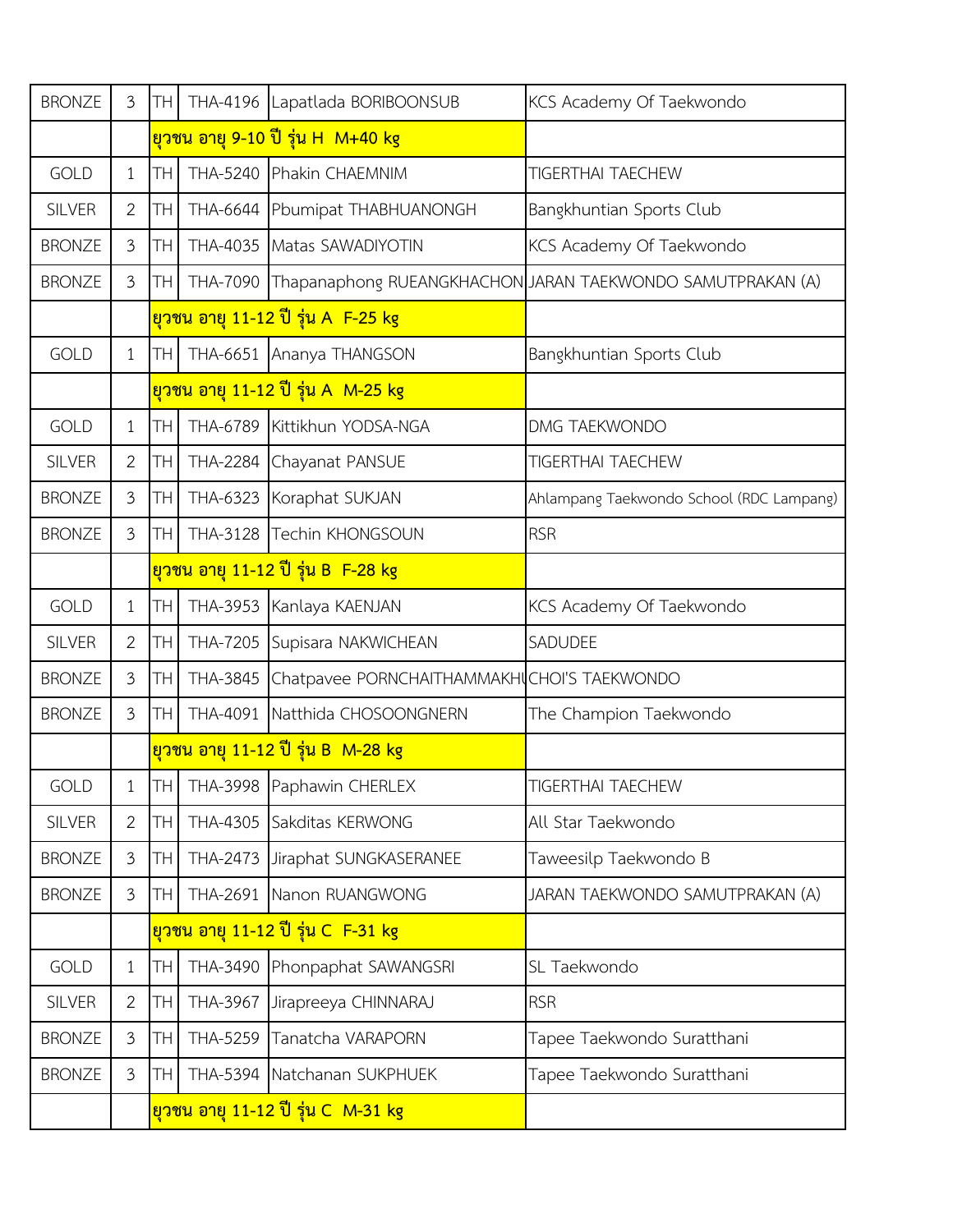| <b>GOLD</b>   | $\mathbf{1}$   | TН        |                 | THA-4180 Pattarakit SUKEKITTISIRIWONG     | The Shark Team                  |
|---------------|----------------|-----------|-----------------|-------------------------------------------|---------------------------------|
| <b>SILVER</b> | $\overline{2}$ | TН        |                 | THA-2516 Kawin KIDSOM                     | Taweesilp Taekwondo A           |
| <b>BRONZE</b> | $\mathfrak{Z}$ | TН        |                 | THA-4203 Woranon INTAPURA                 | <b>RSR B</b>                    |
| <b>BRONZE</b> | $\mathfrak{Z}$ | TH        |                 | THA-3888 Aukapan PAUEKSAPHA               | <b>RSR</b>                      |
|               |                |           |                 | ียวชน อายุ 11-12 ปี รุ่น D F-34 kg        |                                 |
| <b>GOLD</b>   | $\mathbf{1}$   | TН        |                 | THA-2799 Jiyapak SITTISOMBOON             | THE VISION NACHA                |
| <b>SILVER</b> | $\mathbf{2}$   | TН        |                 | THA-3426 Pimnara KLAIVICHIAN              | Petcharawut Taekwondo Club      |
| <b>BRONZE</b> | $\mathfrak{Z}$ | TН        | <b>THA-4177</b> | Rachakao KHANTHAKHIRI                     | <b>RSR</b>                      |
| <b>BRONZE</b> | $\overline{3}$ | TН        |                 | THA-5704 Thaksaon WESWONGSATHIP           | Phaitoon Taekwondo              |
|               |                |           |                 | ียวชน อายุ 11-12 ปี รุ่น D_M-34 kg        |                                 |
| <b>GOLD</b>   | $\mathbf{1}$   | <b>TH</b> | <b>THA-2089</b> | Kirati YOKPUANG                           | Taweesilp Taekwondo A           |
| <b>SILVER</b> | $\overline{2}$ | TН        |                 | THA-3269 Pichaphop YUENNAN                | SADUDEE                         |
| <b>BRONZE</b> | $\mathfrak{Z}$ | TН        |                 | THA-7449 Suthipat KORPKIT                 | <b>TTC TRANG</b>                |
| <b>BRONZE</b> | $\mathfrak{Z}$ | TН        |                 | THA-2612 Yodsaphat SAIPHIRUN              | 3J Taekwondo                    |
|               |                |           |                 | ยวชน อายุ 11-12 ปี รุ่น E F-38 kg         |                                 |
| <b>GOLD</b>   | $\mathbf{1}$   | TН        |                 | THA-3436 Sarinya DAMRONGKULPAISAL         | <b>RSR</b>                      |
| <b>SILVER</b> | $\overline{2}$ | TН        | <b>THA-4438</b> | Vilasinee DUANGTHONGYU                    | KCS Academy Of Taekwondo        |
| <b>BRONZE</b> | 3              | TН        | THA-4442        | Marisa SOMBUT                             | KCS Academy Of Taekwondo C      |
| <b>BRONZE</b> | $\mathfrak{Z}$ | TН        | <b>THA-5456</b> | Sasinun SUWANLOILONG                      | WST Taekwondo                   |
|               |                |           |                 | ียวชน อายุ 11-12 ปี รุ่น E M-38 kg        |                                 |
| <b>GOLD</b>   | $\mathbf{1}$   | TН        |                 | THA-3129 Punnawat SUNTORNPIT              | <b>TIGERTHAI TAECHEW</b>        |
| <b>SILVER</b> | $\overline{2}$ | TН        |                 | THA-5336 Weerapong CHANSRI                | Dion Taekwondo Ubon             |
| <b>BRONZE</b> | $\mathfrak{Z}$ | TН        |                 | THA-4846 Kittipong BANDASIT               | RSR C                           |
| <b>BRONZE</b> | 3              | TН        |                 | THA-3964 Suvapat RUENGPHISAN              | <b>RSR</b>                      |
|               |                |           |                 | <u>ยุวชน อายุ 11-12 ปี รุ่น F_F-42 kg</u> |                                 |
| <b>GOLD</b>   | $\mathbf{1}$   | TН        | THA-2215        | Benyapa BINTASOOT                         | <b>TIGERTHAI TAECHEW</b>        |
| <b>SILVER</b> | $\overline{2}$ | TН        | THA-2779        | Patita WACHARATRANON                      | The Master Taekwondo Nongkhai   |
| <b>BRONZE</b> | $\mathfrak{Z}$ | TН        | THA-6497        | Tharnthip WONGSIVAMONGKOL                 | D&D Thungsong Taekwondo         |
| <b>BRONZE</b> | $\mathfrak{Z}$ | TH        | THA-2107        | Supichaya JAMJAROON                       | JARAN TAEKWONDO SAMUTPRAKAN (A) |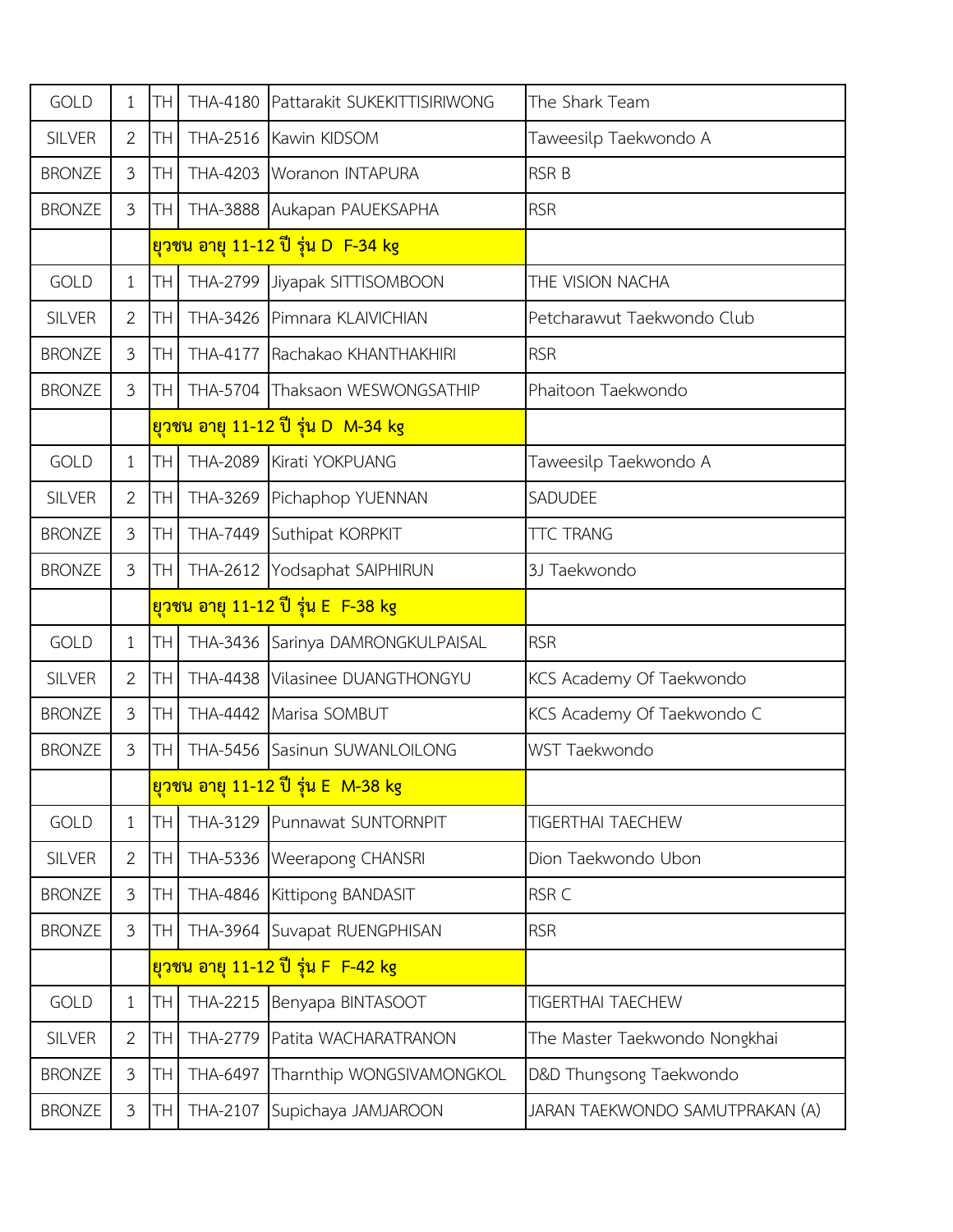|               |                |                 | <u>ยวชน อายุ 11-12 ปี รุ่น F_M-42 kg</u>          |                              |  |
|---------------|----------------|-----------------|---------------------------------------------------|------------------------------|--|
| <b>GOLD</b>   | $\mathbf{1}$   | <b>TH</b>       | THA-4683 Pirapat KUMHOMRUEN                       | AIR FORCE TAEKWONDO ACADEMY  |  |
| <b>SILVER</b> | $\overline{2}$ | TH              | THA-2533 Pachrapon NONSALA                        | Taweesilp Taekwondo B        |  |
| <b>BRONZE</b> | 3              | TH <sup></sup>  | THA-3936 Jakravee BUSAWONG                        | KCS Academy Of Taekwondo     |  |
| <b>BRONZE</b> | 3              | TH              | THA-5507 Wichayut SIWIWONG                        | Taweesilp Taekwondo E        |  |
|               |                |                 | ียวชน อายุ 11-12 ปี รุ่น G F-46 kg                |                              |  |
| <b>GOLD</b>   | $\mathbf{1}$   | <b>TH</b>       | THA-4748 Thitaporn KAEW-ON                        | P. Fighters Taekwondo Rayong |  |
| <b>SILVER</b> | $\overline{2}$ | <b>TH</b>       | THA-4524 Salisa VANUNTO                           | The Champion Taekwondo       |  |
| <b>BRONZE</b> | $\mathfrak{Z}$ | TH              | THA-7256   Weerin PORNCHALERMPONG                 | P. Fighters Taekwondo Rayong |  |
| <b>BRONZE</b> | 3              | TH <sub>1</sub> | THA-5969 Phunika RITTHIRUANG                      | All Star Taekwondo           |  |
|               |                |                 | <u>ยวชน อายุ 11-12 ปี รุ่น G M-46 kg</u>          |                              |  |
| <b>GOLD</b>   | $\mathbf{1}$   | TH              | THA-5073 Jarudech JHANSRI                         | Dion Taekwondo Ubon          |  |
| <b>SILVER</b> | $\overline{2}$ | <b>TH</b>       | THA-4181 Thanakron MAITHONG                       | Taweesilp Taekwondo A        |  |
| <b>BRONZE</b> | $\mathfrak{Z}$ | <b>TH</b>       | THA-2776 Kantapon SANGTHON                        | THE VISION                   |  |
| <b>BRONZE</b> | $\mathfrak{Z}$ | TH <sub>1</sub> | THA-2718 Phrompiriya JUNTAPAN                     | <b>CENTER &amp; THE FAST</b> |  |
|               |                |                 | ี <mark>ยวชน อายุ 11-12 ปี รุ่น H  F+46 kg</mark> |                              |  |
| <b>GOLD</b>   | $\mathbf{1}$   | TH.             | THA-4264 Napassakorn SRITIMONGKOL                 | ธีรพฤกษ์                     |  |
| <b>SILVER</b> | $\overline{2}$ | TH              | THA-2724 Sonsiri THONGMEESI                       | <b>CENTER &amp; THE FAST</b> |  |
| <b>BRONZE</b> | $\mathfrak{Z}$ | TH.             | THA-3770 Porngam GANJANASING                      | Taweesilp Taekwondo A        |  |
| <b>BRONZE</b> | $\mathfrak{Z}$ |                 | TH THA-3943 Nattamonkarn TAMANIT                  | Smart Taekwondo              |  |
|               |                |                 | <u>ยวชน อายุ 11-12 ปี รุ่น H_M+46 kg</u>          |                              |  |
| <b>GOLD</b>   | $\mathbf{1}$   | TH              | THA-2586 Wuttikorn LITTHIPHONDET                  | BST Taekwondo Team Pattani   |  |
| <b>SILVER</b> | $\overline{2}$ | TH              | THA-4036 Akarapong BOONSUNG                       | The Best Fighter             |  |
| <b>BRONZE</b> | 3              | TH <sub>1</sub> | THA-6231 Pawat PUMBANSAO                          | <b>TIGERTHAI TAECHEW</b>     |  |
| <b>BRONZE</b> | 3              | TH              | THA-4680 Pannawit INPIRUTDECHATHORN               | ASP Taekwondo Phayao         |  |
|               |                |                 | <u>ยวชน อายุ 12-14 ปี รุ่น 1 F-29 kg</u>          |                              |  |
| <b>GOLD</b>   | $\mathbf{1}$   | <b>TH</b>       | THA-2730 Arisara HANGKUNTOD                       | <b>CENTER &amp; THE FAST</b> |  |
| <b>SILVER</b> | $\overline{2}$ | <b>TH</b>       | THA-3417 Phimorn THONGTES                         | P. Fighters Taekwondo Rayong |  |
| <b>BRONZE</b> | $\mathfrak{Z}$ | TH.             | THA-4530 Nawarat UANLAM                           | SPS Taekwondo                |  |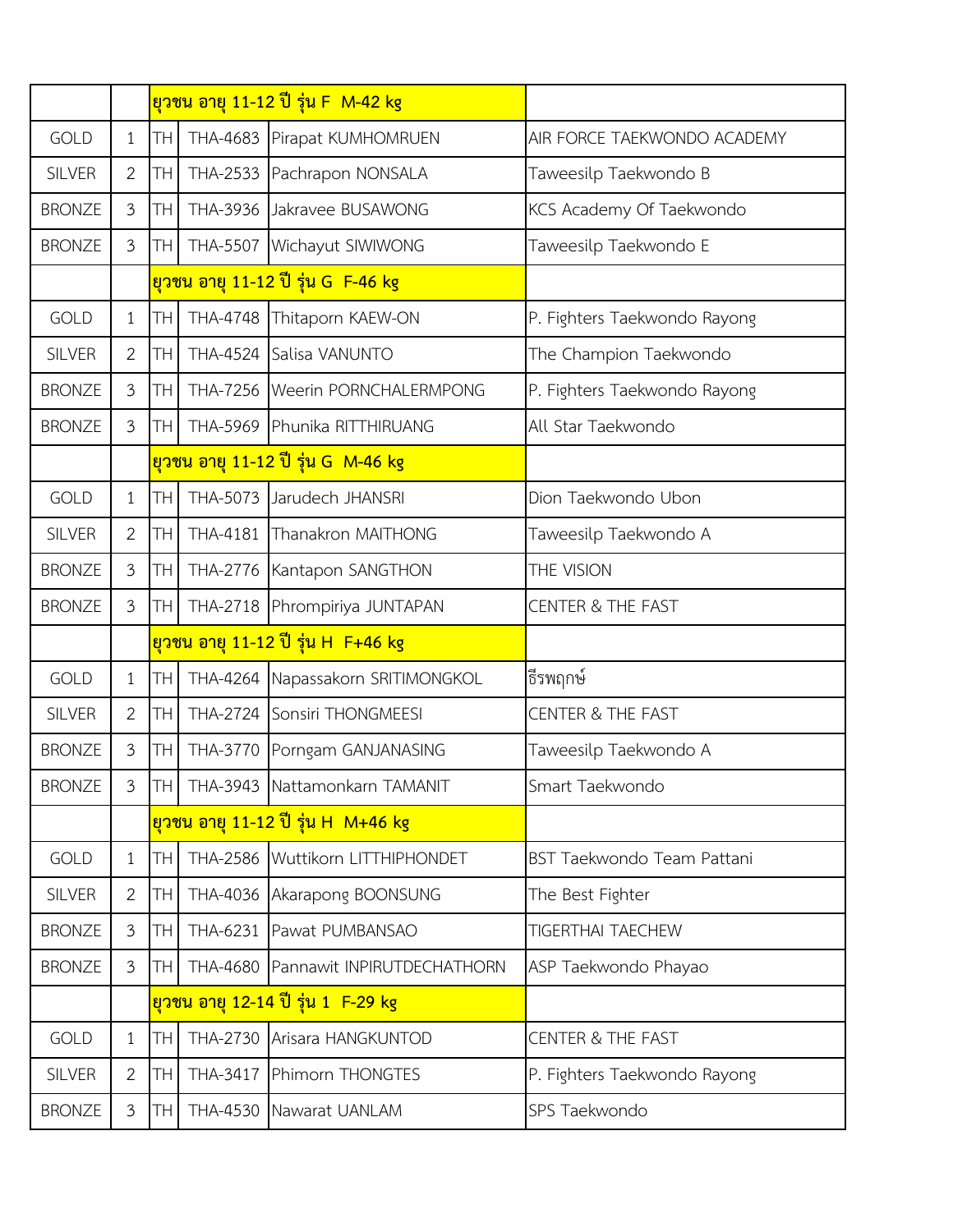| <b>BRONZE</b> | $\mathfrak{Z}$ | IТH             | THA-4062 Pornchanok KODEE                                     | Pavaris Gym                     |
|---------------|----------------|-----------------|---------------------------------------------------------------|---------------------------------|
|               |                |                 | ียวชน อายุ 12-14 ปี รุ่น 1  M-33 kg                           |                                 |
| <b>GOLD</b>   | $\mathbf{1}$   | TH <sub>1</sub> | THA-4739 Supharuek PETCHYOTIN                                 | <b>CENTER &amp; THE FAST</b>    |
| <b>SILVER</b> | $\overline{2}$ | TH <sub>1</sub> | THA-6379 Apicha WICHIANTHONG                                  | <b>RSR</b>                      |
| <b>BRONZE</b> | 3              | TH.             | THA-3581 Thanatorn JUGSUKIT                                   | <b>TIGERTHAI TAECHEW</b>        |
| <b>BRONZE</b> | $\mathfrak{Z}$ | <b>TH</b>       | THA-2487 Panuwat KASEMSIN                                     | Taweesilp Taekwondo A           |
|               |                |                 | <u>ยุวชน อายุ 12-14 ปี รุ่น 2 F-33 kg</u>                     |                                 |
| <b>GOLD</b>   | $\mathbf{1}$   | <b>TH</b>       | THA-2180 Phetchadaporn PATNANTHAHIRUNKCS Academy Of Taekwondo |                                 |
| <b>SILVER</b> | $\overline{2}$ | TH              | THA-4402 Kanyanat KONONGBUA                                   | Taweesilp Taekwondo A           |
| <b>BRONZE</b> | 3              | <b>TH</b>       | THA-2780 Nalinrat THONGDACH                                   | The Master Taekwondo Nongkhai   |
| <b>BRONZE</b> | 3              | TH <sub>1</sub> | THA-4372 Warissara WONGKHAMPAN                                | Smart Taekwondo                 |
|               |                |                 | <u>ยุวชน อายุ 12-14 ปี รุ่น 2  M-37 kg</u>                    |                                 |
| <b>GOLD</b>   | $\mathbf{1}$   | TH.             | THA-2377 Kanbusakorn PICHAISONGKRAM                           | Taweesilp Taekwondo B           |
| <b>SILVER</b> | $\overline{2}$ | TH <sub>1</sub> | THA-3406 Raksit TREETHIN                                      | Dragon Gym Phuket               |
| <b>BRONZE</b> | 3              | TH.             | THA-5301 Farid TAGUDNARK                                      | HUA HIN TAEKWONDO               |
| <b>BRONZE</b> | $\mathfrak{Z}$ | TH.             | THA-3955 Rachatapol SRIARPORN                                 | KCS Academy Of Taekwondo        |
|               |                |                 | <u>ยวชน อายุ 12-14 ปี รุ่น 3 F-37 kg</u>                      |                                 |
| <b>GOLD</b>   | 1              | TH.             | THA-2772 Thosiri SINGTHONG                                    | <b>CENTER &amp; THE FAST</b>    |
| <b>SILVER</b> | $\overline{2}$ | TH              | THA-2798 Achiraya CHAYANGAM                                   | THE VISION NACHA                |
| <b>BRONZE</b> | 3              |                 | <b>TH THA-3715 Kanokwan MAKSONG</b>                           | Dragon Gym Phuket               |
| <b>BRONZE</b> | $\mathfrak{Z}$ | TH I            | THA-2880 Patchareerat NOIYART                                 | <b>RSR</b>                      |
|               |                |                 | ียวชน อายุ 12-14 ปี รุ่น 3  M-41 kg                           |                                 |
| <b>GOLD</b>   | $\mathbf{1}$   | <b>TH</b>       | THA-2434 Purich MADSAMAN                                      | Taweesilp Taekwondo B           |
| <b>SILVER</b> | $\overline{2}$ | TH              | THA-4458 Ratchanon SANGARUN                                   | Taekwondo Area Gym              |
| <b>BRONZE</b> | 3              | TH <sub>1</sub> | THA-4496 Jittiphat PHUENGMA                                   | JARAN TAEKWONDO SAMUTPRAKAN (A) |
| <b>BRONZE</b> | 3              | <b>TH</b>       | THA-2688 Nutthaphat PANTACHAI                                 | JARAN TAEKWONDO SAMUTPRAKAN (D) |
|               |                |                 | <u>ยวชน อายุ 12-14 ปี รุ่น 4 F-41 kg</u>                      |                                 |
| <b>GOLD</b>   | $\mathbf{1}$   | TH              | THA-3870 Nicharee WONGRATTANACHAT                             | <b>RSR</b>                      |
| <b>SILVER</b> | $\overline{2}$ | TH.             | THA-5907 Natchaya FUANGNAVAKIT                                | Dragon Gym Phuket               |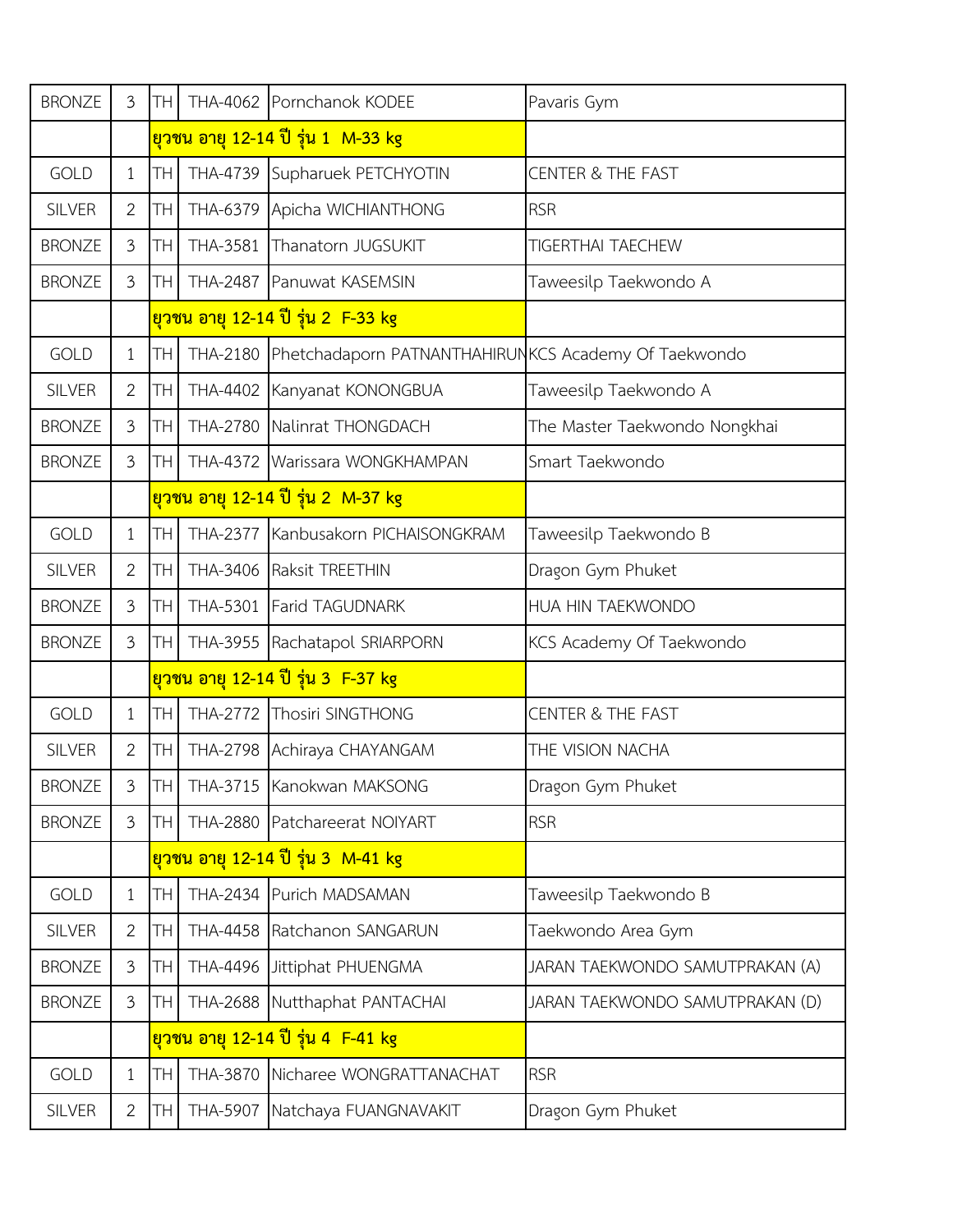| <b>BRONZE</b> | $\mathfrak{Z}$ | TН        | THA-2403 | Natthavee WONGCHU                          | <b>RSR B</b>                     |
|---------------|----------------|-----------|----------|--------------------------------------------|----------------------------------|
| <b>BRONZE</b> | $\mathfrak{Z}$ | <b>TH</b> |          | THA-3906 Panadda BUTROS                    | RSR C                            |
|               |                |           |          | ียวชน อายุ 12-14 ปี รุ่น 4 M-45 kg         |                                  |
| <b>GOLD</b>   | $\mathbf 1$    | TH        |          | THA-4434 Yanapat SOMABUT                   | KCS Academy Of Taekwondo         |
| <b>SILVER</b> | 2              | <b>TH</b> |          | THA-3495 Ratchaphon SAWANGSRI              | SL Taekwondo                     |
| <b>BRONZE</b> | 3              | <b>TH</b> | THA-6091 | Nichkhun THAWEEKHUL                        | ASP Taekwondo Phayao             |
| <b>BRONZE</b> | $\mathfrak{Z}$ | TН        |          | THA-2032 Chaiyatat AKKARAWUTTHIPAN         | <b>RSR</b>                       |
|               |                |           |          | <u>ยุวชน อายุ 12-14 ปี รุ่น 5 F-44 kg</u>  |                                  |
| <b>GOLD</b>   | $\mathbf{1}$   | TH        |          | THA-3968 Thritthanaphon YAEMCHOPJAI        | The Champion Taekwondo           |
| <b>SILVER</b> | 2              | <b>TH</b> |          | THA-6328 Kanyanat PHANMAT                  | Arena Taekwondo Gym              |
| <b>BRONZE</b> | 3              | <b>TH</b> |          | THA-7503 Wipawee NUNNA                     | Watbansang School Taekwondo      |
| <b>BRONZE</b> | 3              | <b>TH</b> |          | THA-4435 Sirinchon SRIHANGKOTE             | KCS Academy Of Taekwondo         |
|               |                |           |          | <u>ยวชน อายุ 12-14 ปี รุ่น 5 M-49 kg</u>   |                                  |
| <b>GOLD</b>   | $\mathbf{1}$   | <b>TH</b> |          | THA-6283 Kaweepat SAKNET                   | Taweesilp Taekwondo A            |
| <b>SILVER</b> | $\overline{2}$ | <b>TH</b> |          | THA-3883 Pongsakon PALUCK                  | <b>RSR</b>                       |
| <b>BRONZE</b> | $\overline{3}$ | <b>TH</b> |          | THA-6338 Punyapat GUDAN                    | KCS Academy Of Taekwondo C       |
| <b>BRONZE</b> | $\mathfrak{Z}$ | <b>TH</b> |          | THA-2922 Auttapol LALUN                    | <b>CENTER &amp; THE FAST</b>     |
|               |                |           |          | <u>ียวชน อายุ 12-14 ปี รุ่น 6  F-47 kg</u> |                                  |
| <b>GOLD</b>   | $\mathbf{1}$   | <b>TH</b> | THA-3431 | Nutnicha SAIMUEANG                         | Dragon Gym Phuket                |
| <b>SILVER</b> | 2              | <b>TH</b> |          | THA-2938 Yanchada SINGJAI                  | The Legend Taekwondo             |
| <b>BRONZE</b> | 3              | TH        |          | THA-5516 Nattaya POOTSRANOI                | Taweesilp Taekwondo B            |
| <b>BRONZE</b> | 3              | TН        |          | THA-4446 Supanicha SILPRAPHAN              | KCS Academy Of Taekwondo         |
|               |                |           |          | <u>ียวชน อายุ 12-14 ปี รุ่น 6 M-53 kg</u>  |                                  |
| <b>GOLD</b>   | $\mathbf{1}$   | <b>TH</b> | THA-4391 | Thanapoom FUANGNOI                         | KCS Academy Of Taekwondo         |
| <b>SILVER</b> | $\mathbf{2}$   | TH        |          | THA-2692 Wuttipat PUTTHIKUL                | JARAN TAEKWONDO SAMUTPRAKAN (A)  |
| <b>BRONZE</b> | $\mathfrak{Z}$ | TН        |          | THA-4136 Phetburapa SINGHAPREECHAR         | Taweesilp Taekwondo C            |
| <b>BRONZE</b> | 3              | TН        | THA-4609 | Tornwatchara POOLSOMBUT                    | The Emperor Taekwondo Suphanburi |
|               |                |           |          | <u>ยวชน อายุ 12-14 ปี รุ่น 7 F-51 kg</u>   |                                  |
| <b>GOLD</b>   | $\mathbf{1}$   | TН        |          | THA-2912 Panbua MORAMAT                    | KCS Academy Of Taekwondo         |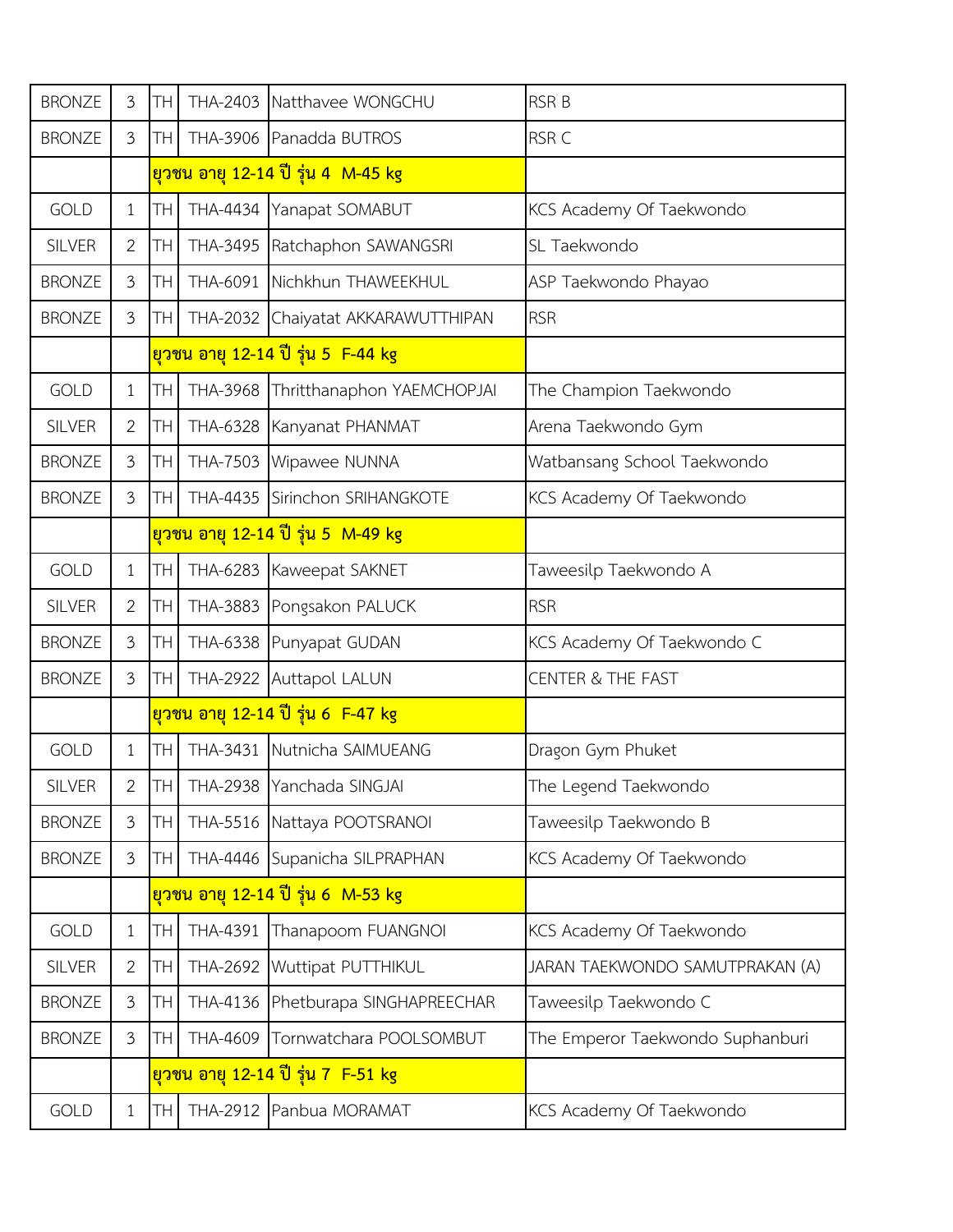| <b>SILVER</b> | $\overline{2}$ | <b>TH</b>   |                 | THA-3464 Prapawarin MANOTHAM              | Rangsiya Gym                     |
|---------------|----------------|-------------|-----------------|-------------------------------------------|----------------------------------|
| <b>BRONZE</b> | $\mathfrak{Z}$ | TН          | THA-4652        | Jidapa NGOENBUKKHON                       | P. Fighters Taekwondo Rayong     |
| <b>BRONZE</b> | $\mathfrak{Z}$ | TH          | THA-2203        | Saranporn FAIPET                          | Phuket Taekwondo Club            |
|               |                |             |                 | ียวชน อายุ 12-14 ปี รุ่น 7 M-57 kg        |                                  |
| <b>GOLD</b>   | $\mathbf{1}$   | <b>TH</b>   | <b>THA-2227</b> | Papungkorn BUTRA-DEEWONG                  | <b>TIGERTHAI TAECHEW</b>         |
| <b>SILVER</b> | $\overline{2}$ | TН          | THA-1974        | Nitipat AMATMONTREE                       | <b>RSR</b>                       |
| <b>BRONZE</b> | $\mathfrak{Z}$ | TН          | <b>THA-4589</b> | Tanunchakorn POOLSOMBUT                   | The Emperor Taekwondo Suphanburi |
| <b>BRONZE</b> | $\mathfrak{Z}$ | <b>TH</b>   |                 | THA-5633 Supakit BANTHONGLANG             | <b>RSR B</b>                     |
|               |                |             |                 | <u>ยวชน อายุ 12-14 ปี รุ่น 8  F-55 kg</u> |                                  |
| <b>GOLD</b>   | $\mathbf{1}$   | TH          | <b>THA-2521</b> | Sasita ARBSUWAN                           | 3J Taekwondo                     |
| <b>SILVER</b> | 2              | TН          | THA-4175        | Nomklao KHANTHAKHIRI                      | <b>RSR</b>                       |
| <b>BRONZE</b> | $\mathfrak{Z}$ | <b>TH</b>   |                 | THA-5535 Natthakarn WONGKULEE             | Phoenix Gym Phuket               |
| <b>BRONZE</b> | $\mathfrak{Z}$ | TH          |                 | THA-5138 Chawanluck CHAISA                | Tana Taekwondo Nuanchan          |
|               |                |             |                 | ียวชน อายุ 12-14 ปี รุ่น 8 M-61 kg        |                                  |
| <b>GOLD</b>   | $\mathbf{1}$   | <b>TH</b>   | THA-4198        | Thitikon ARTAUEA                          | The Best Fighter                 |
| <b>SILVER</b> | $\overline{2}$ | <b>TH</b>   |                 | THA-4909 Intach WONGRUGTHAI               | Nattakorn Gym                    |
| <b>BRONZE</b> | $\mathfrak{Z}$ | <b>TH</b>   |                 | THA-4221 Kitthisakd KUANCHOM              | Assumption College Thonburi      |
| <b>BRONZE</b> | $\mathfrak{Z}$ | TH          | <b>THA-3727</b> | Pruchya PHUENGTHUEN                       | Pasinee Jittrin Taekwondo        |
|               |                |             |                 | <u>ยวชน อายุ 12-14 ปี รุ่น 9 F-59 kg</u>  |                                  |
| GOLD          | $\mathbf{1}$   | <b>THI</b>  |                 | THA-4582 jittipat WATTANO                 | JARAN TAEKWONDO SAMUTPRAKAN (A)  |
| <b>SILVER</b> | $\overline{2}$ | <b>TH</b>   |                 | THA-4165 Kwankhao SUKNGERN                | <b>RSR</b>                       |
| <b>BRONZE</b> | $\mathfrak{Z}$ | TH          |                 | THA-2532 Nichapat SANGUANPROM             | 3J Taekwondo                     |
| <b>BRONZE</b> | $\mathfrak{Z}$ | <b>I</b> TH | <b>THA-2753</b> | Teerayaphat PROMTES                       | <b>CENTER &amp; THE FAST</b>     |
|               |                |             |                 | ี่ยวชน อายุ 12-14 ปี รุ่น 9  M-65 kg      |                                  |
| <b>GOLD</b>   | $\mathbf{1}$   | TH.         |                 | THA-2295 Patsakorn KLANGNONGSAENG         | <b>RSR</b>                       |
| <b>SILVER</b> | 2              | TH          | THA-7405        | <b>Ekawin KEETAMAEKIN</b>                 | Major Gym                        |
| <b>BRONZE</b> | $\mathfrak{Z}$ | ΤH          |                 | THA-6239 Pojsavee WATTUTHONG              | THE VISION                       |
| <b>BRONZE</b> | $\mathfrak{Z}$ | TH.         |                 | THA-3922 Stan DECHA MULLER                | The Best Fighter                 |
|               |                |             |                 | ียวชน อายุ 12-14 ปี รุ่น 10 F+59 kg       |                                  |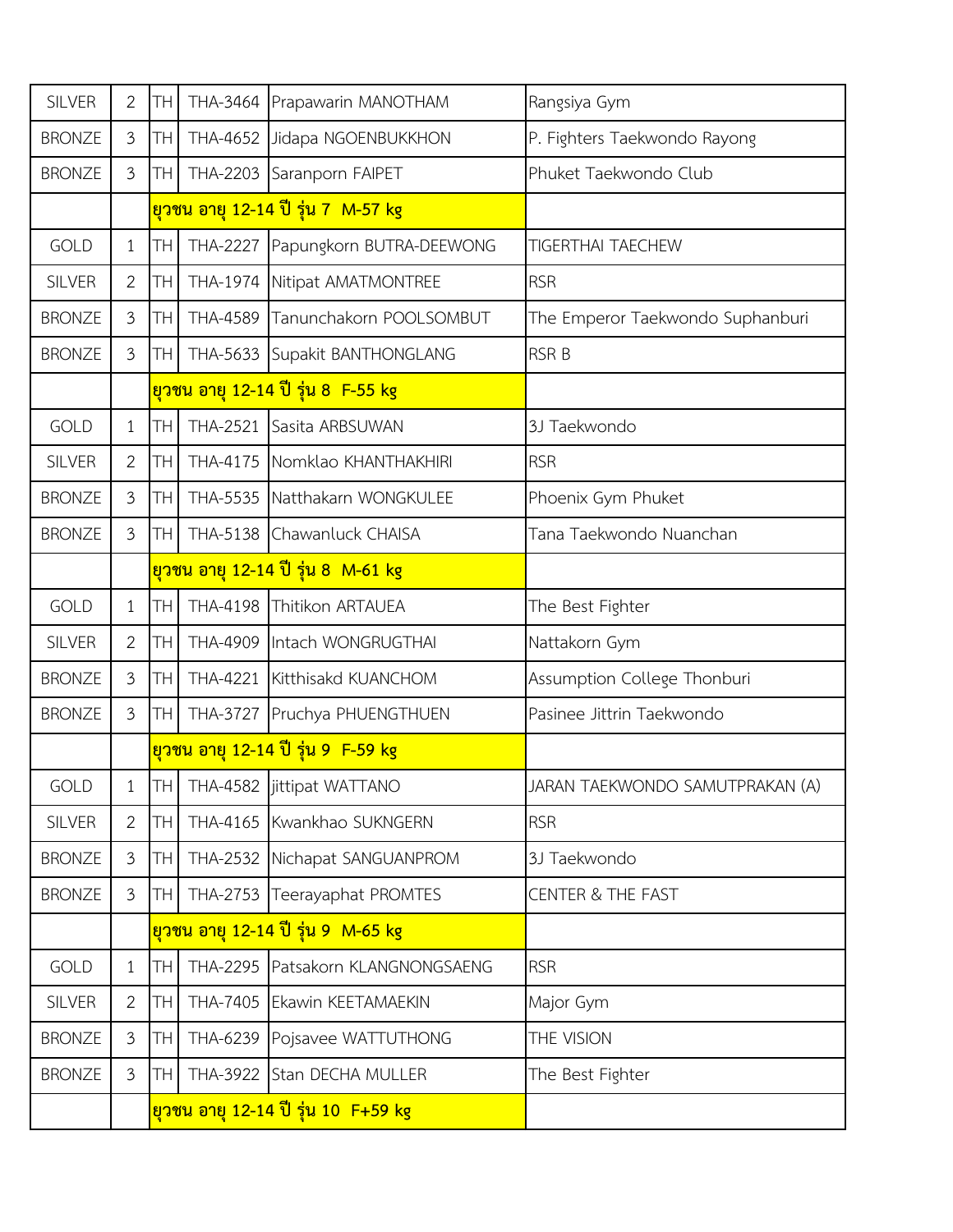| <b>GOLD</b>   | 1              | TH              | <b>THA-2787</b> | Suphaphon SRIMAHATHAT                            | The Master Taekwondo Nongkhai |
|---------------|----------------|-----------------|-----------------|--------------------------------------------------|-------------------------------|
| <b>SILVER</b> | $\overline{2}$ | TH              |                 | THA-4477 Mesaya JAKSUKAN                         | <b>TIGERTHAI TAECHEW</b>      |
| <b>BRONZE</b> | 3              | <b>TH</b>       |                 | THA-3966 Nattida SUKHO                           | The Champion Taekwondo        |
| <b>BRONZE</b> | $\mathfrak{Z}$ | TH              |                 | THA-7492 Preeyaphat SIRIKIENTONG                 | <b>WCR</b>                    |
|               |                |                 |                 | ียวชน อายุ 12-14 ปี รุ่น 10 M+65 kg              |                               |
| <b>GOLD</b>   | $\mathbf{1}$   | <b>TH</b>       |                 | THA-4167 Panitan SRITA                           | <b>RSR B</b>                  |
| <b>SILVER</b> | $\overline{2}$ | TH              |                 | THA-2860   Weerapol CHUEAKHAMHOD                 | <b>CENTER &amp; THE FAST</b>  |
| <b>BRONZE</b> | $\mathfrak{Z}$ | TH              |                 | THA-6680 Suwijak SINGBUREE                       | Dragon Gym Phuket B           |
| <b>BRONZE</b> | 3              | TH <sub>1</sub> |                 | THA-4312 Thanawut SUKLO                          | <b>RSR</b>                    |
|               |                |                 |                 | <u>ิเยาวชน อายุ 15-17 ปี รุ่น 1 F-42 kg</u>      |                               |
| <b>GOLD</b>   | $\mathbf{1}$   | TH.             |                 | THA-6685 Bunyisa PAOJAROEN                       | HUA HIN TAEKWONDO             |
| <b>SILVER</b> | $\overline{2}$ | TH.             |                 | THA-2834 Waraphon PHETCHMNONG                    | THE VISION NACHA              |
| <b>BRONZE</b> | $\mathfrak{Z}$ | TH              |                 | THA-3835 Ratchanicha MARONGRAT                   | <b>CENTER &amp; THE FAST</b>  |
| <b>BRONZE</b> | $\mathfrak{Z}$ | TH <sub>1</sub> |                 | THA-3532 Chawisa WINGWIAN                        | TIGERTHAI TAECHEW B           |
|               |                |                 |                 | <u>เยาวชน อายุ 15-17 ปี รุ่น 1 M-45 kg</u>       |                               |
| <b>GOLD</b>   | $\mathbf{1}$   | <b>TH</b>       |                 | THA-2389 Wisawakorn JAICHOO                      | Taweesilp Taekwondo A         |
| <b>SILVER</b> | $\overline{2}$ | <b>TH</b>       |                 | THA-4137 Jiraphat JEALIM                         | The Shark Team                |
| <b>BRONZE</b> | 3              | TH.             |                 | THA-5164 Korawit WIRATTHAI                       | STC Chiangmai                 |
| <b>BRONZE</b> | $\mathfrak{Z}$ | TH              |                 | THA-2173 Worapat YENROMSAI                       | THE VISION NACHA              |
|               |                |                 |                 | <mark>เยาวชน อายุ 15-17 ปี รุ่น 2 F-44 kg</mark> |                               |
| <b>GOLD</b>   | $\mathbf{1}$   | <b>TH</b>       |                 | THA-2440 Tanita YEANYONG                         | Taweesilp Taekwondo A         |
| <b>SILVER</b> | $\overline{2}$ | TH.             |                 | THA-5385 Atiporn SINSANG                         | ธีรพฤกษ์                      |
| <b>BRONZE</b> | 3              | TH.             |                 | THA-2801 Sarisa KITTIPATARAPON                   | THE VISION NACHA              |
| <b>BRONZE</b> | 3              | TH              |                 | THA-6443 Chinchutha PRADA                        | Chainat Taekwondo             |
|               |                |                 |                 | <u>เยาวชน อายุ 15-17 ปี รุ่น 2 M-48 kg</u>       |                               |
| <b>GOLD</b>   | $\mathbf{1}$   | <b>TH</b>       |                 | THA-2423 Pornpawit TORUEN                        | Taweesilp Taekwondo A         |
| <b>SILVER</b> | $\overline{2}$ | TН              | <b>THA-2250</b> | Theethud PANGPUNTONG                             | THE VISION NACHA              |
| <b>BRONZE</b> | $\mathfrak{Z}$ | TН              |                 | THA-3759 Nattawat WATTHAKANON                    | Dragon Gym Phuket B           |
| <b>BRONZE</b> | $\mathfrak{Z}$ | TH              |                 | THA-4287 Chinnawat PROMMAJUN                     | <b>RSR</b>                    |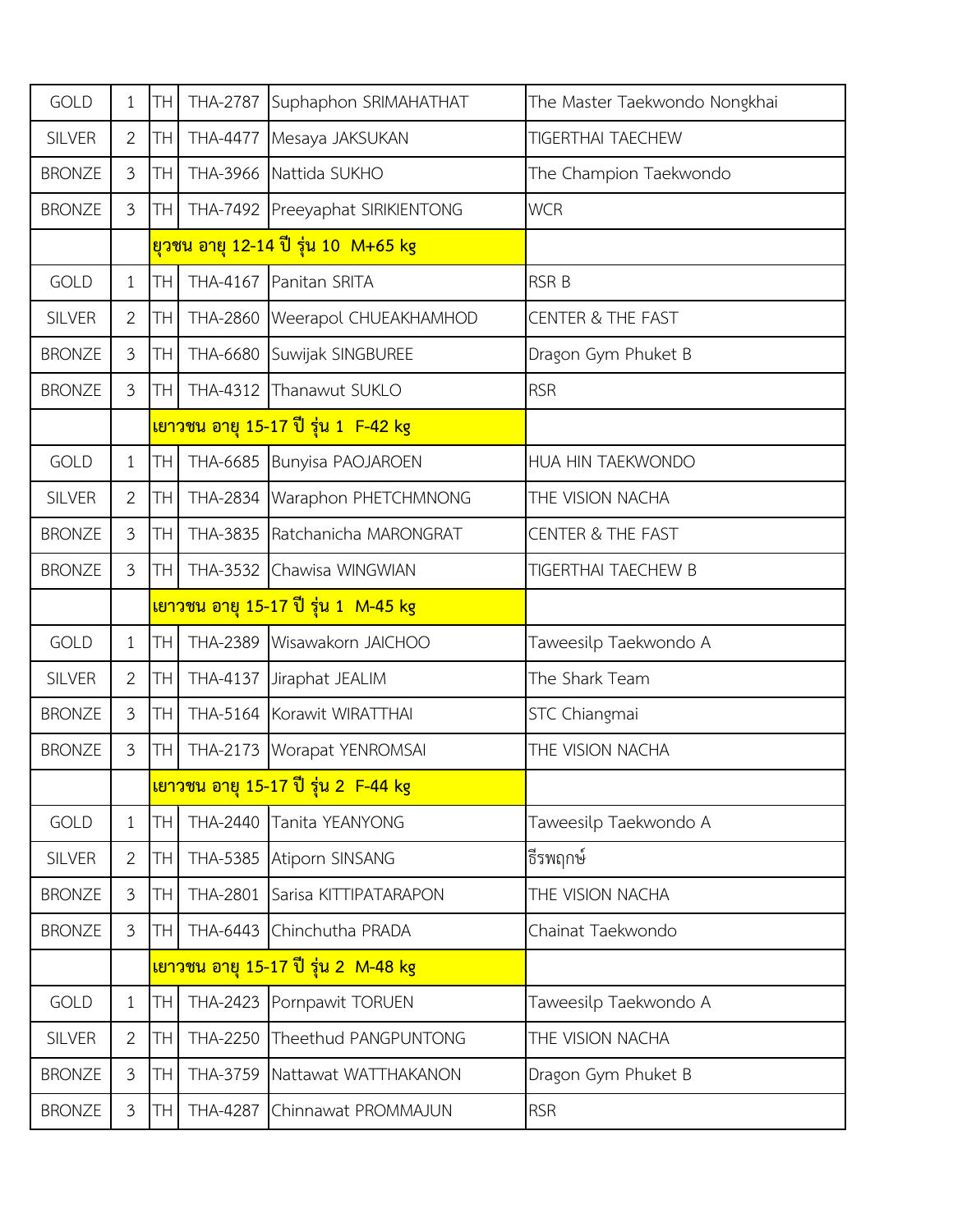|               |                |             |                 | เยาวชน อายุ 15-17 ปี รุ่น 3 F-46 kg           |                                 |
|---------------|----------------|-------------|-----------------|-----------------------------------------------|---------------------------------|
| <b>GOLD</b>   | 1              | <b>TH</b>   |                 | THA-2248 Patchakan POOLKELD                   | THE VISION NACHA                |
| <b>SILVER</b> | $\overline{2}$ | TН          |                 | THA-7446 Chanikarn SAENEE                     | <b>TTC TRANG</b>                |
| <b>BRONZE</b> | $\mathfrak{Z}$ | TН          | THA-4917        | Pakjira SUWANNO                               | THE MOST Taekwondo              |
| <b>BRONZE</b> | 3              | TН          |                 | THA-2640 Vorapan KURKANOK                     | JARAN TAEKWONDO SAMUTPRAKAN (A) |
|               |                |             |                 | <u>ี่เยาวชน อายุ 15-17 ปี รุ่น 3  M-51 kg</u> |                                 |
| <b>GOLD</b>   | 1              | TН          |                 | THA-3764 Chayut SOPAPAKDEE                    | <b>RSR</b>                      |
| <b>SILVER</b> | 2              | TН          |                 | THA-2139 Krittayoch CHAROENMEE                | Martial Arts Nakhon Khonkaen    |
| <b>BRONZE</b> | $\overline{3}$ | TН          | <b>THA-2147</b> | Phalakorn PUNKARNJANATO                       | TaekwondoSociety                |
| <b>BRONZE</b> | $\mathfrak{Z}$ | TН          | <b>THA-2425</b> | Sirapop RITTICHAN                             | Taweesilp Taekwondo A           |
|               |                |             |                 | <u>เยาวชน อายุ 15-17 ปี รุ่น 4  F-49 kg</u>   |                                 |
| <b>GOLD</b>   | 1              | TH          |                 | THA-1904 Kamonchanok SIKHEN                   | <b>RSR</b>                      |
| <b>SILVER</b> | $\overline{2}$ | TН          |                 | THA-3535 Prime CHUHOY                         | <b>TIGERTHAI TAECHEW</b>        |
| <b>BRONZE</b> | $\mathfrak{Z}$ | TН          | THA-6520        | Phannita MATARAT                              | Martial Arts Nakhon Khonkaen    |
| <b>BRONZE</b> | $\overline{3}$ | TН          |                 | THA-3641 Pornchira NINYAN                     | Krathumbaen Taekwondo Gym       |
|               |                |             |                 | <u>เยาวชน อายุ 15-17 ปี รุ่น 4 M-55 kg</u>    |                                 |
| <b>GOLD</b>   | 1              | <b>TH</b>   |                 | THA-6302 Nithikorn LAMPHAO                    | The Champion Taekwondo B        |
| <b>SILVER</b> | 2              | TН          |                 | THA-6096 Thanapon SATTAYABANDIT               | STC Chiangmai                   |
| <b>BRONZE</b> | $\mathfrak{Z}$ | TН          | THA-2534        | Thanachai INDA                                | Taweesilp Taekwondo D           |
| <b>BRONZE</b> | 3              | <b>ITHI</b> |                 | THA-2321 Teepakorn CUMPREECHA                 | Taweesilp Taekwondo A           |
|               |                |             |                 | <u>เยาวชน อายุ 15-17 ปี รุ่น 5 F-52 kg</u>    |                                 |
| <b>GOLD</b>   | 1              | <b>TH</b>   | THA-3691        | Supattra SUWICHA                              | TIGERTHAI TAECHEW               |
| <b>SILVER</b> | $\overline{2}$ | TH          | <b>THA-7348</b> | Pimnipha SUWANNARAT                           | <b>RSR B</b>                    |
| <b>BRONZE</b> | $\mathfrak{Z}$ | TН          |                 | THA-4398 Pasika SATTRAPORN                    | KCS Academy Of Taekwondo        |
| <b>BRONZE</b> | 3              | TH          |                 | THA-4116 Kirana RITTHIRUANG                   | All Star Taekwondo              |
|               |                |             |                 | <u>เยาวชน อายุ 15-17 ปี รุ่น 5 M-59 kg</u>    |                                 |
| <b>GOLD</b>   | 1              | TН          | <b>THA-2877</b> | Tanawat KHUEANGSATHUNG                        | <b>WCR</b>                      |
| <b>SILVER</b> | $\overline{2}$ | TН          |                 | THA-2298 Wachirawit MANANAVIGPOL              | <b>RSR</b>                      |
| <b>BRONZE</b> | $\mathfrak{Z}$ | TН          | THA-5213        | Wachirapong THAITHONG                         | STC Chiangmai                   |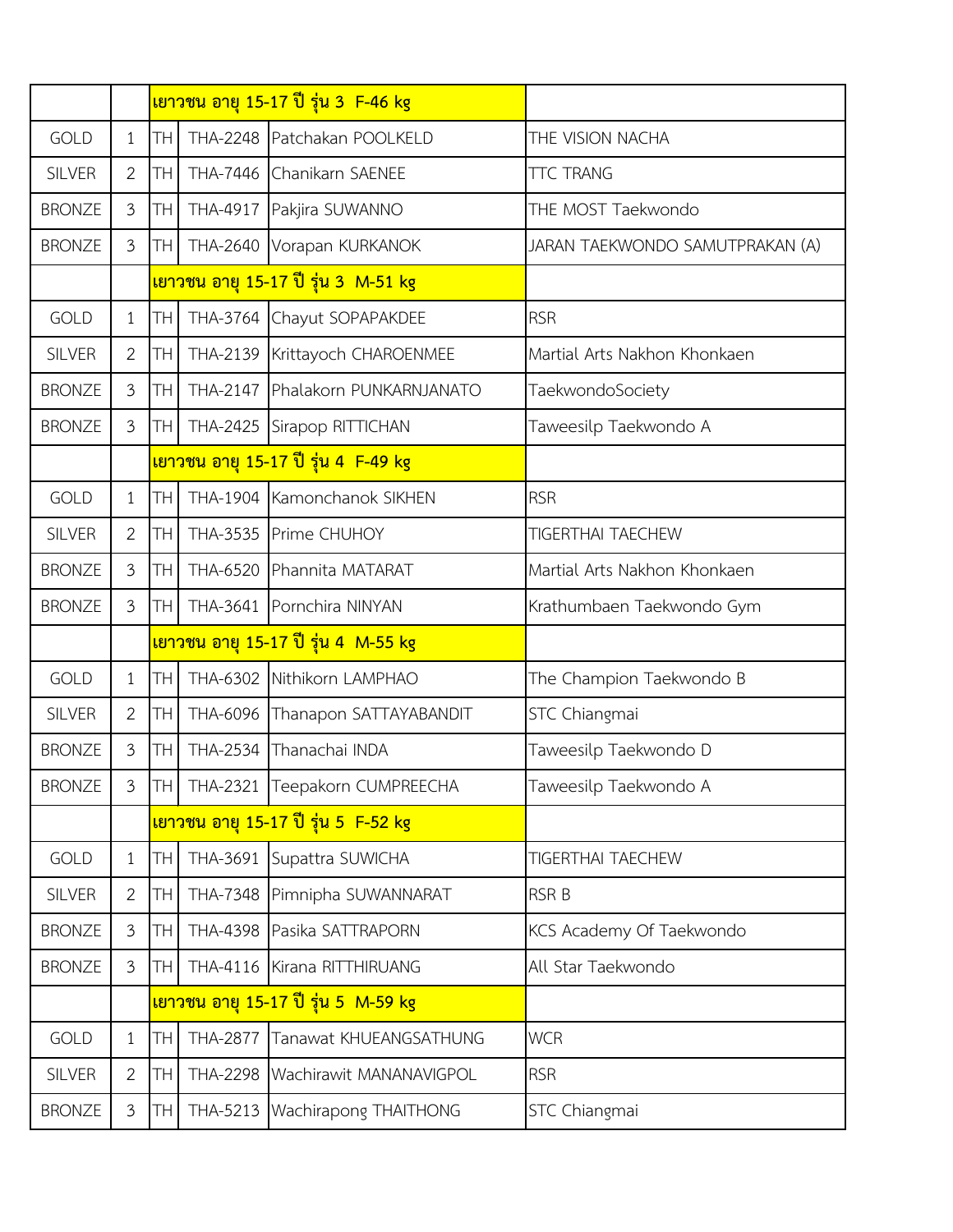| <b>BRONZE</b> | 3              | <b>TH</b>       |                 | THA-3712 Patipon JAIJULLA                  | The Champion Taekwondo           |
|---------------|----------------|-----------------|-----------------|--------------------------------------------|----------------------------------|
|               |                |                 |                 | เยาวชน อายุ 15-17 ปี รุ่น 6 F-55 kg        |                                  |
| <b>GOLD</b>   | $\mathbf{1}$   | TH.             |                 | THA-2386 Pacharaporn SUKHAMON              | Taweesilp Taekwondo A            |
| <b>SILVER</b> | $\overline{2}$ | TH I            |                 | THA-2429 Naruemol KORNJONGKO               | Taweesilp Taekwondo B            |
| <b>BRONZE</b> | 3              | <b>TH</b>       |                 | THA-3394 Apinya BOONKAN                    | Dragon Gym Phuket                |
| <b>BRONZE</b> | $\mathfrak{Z}$ | <b>TH</b>       |                 | THA-3477 Phiraya TALATNGOEN                | Nattakorn Gym                    |
|               |                |                 |                 | เยาวชน อายุ 15-17 ปี รุ่น 6 M-63 kg        |                                  |
| <b>GOLD</b>   | $\mathbf{1}$   | TH.             |                 | THA-2392 Sami ELFOULY                      | The Champion Taekwondo           |
| <b>SILVER</b> | $\overline{2}$ | TH <sub>1</sub> |                 | THA-3854 Piyawat SAOWALAKSANAKAN           | Dragon Gym Phuket                |
| <b>BRONZE</b> | 3              | TH I            |                 | THA-4972 Ravipon INTAPANTEE                | THE MOST Taekwondo               |
| <b>BRONZE</b> | 3              | TH              |                 | THA-4608 Peeranat SUPEEKIT                 | The Emperor Taekwondo Suphanburi |
|               |                |                 |                 | <u>เยาวชน อายุ 15-17 ปี รุ่น 7 F-59 kg</u> |                                  |
| <b>GOLD</b>   | $\mathbf{1}$   | TH.             |                 | THA-3435 Sasipaphat SUKANANCHOT            | <b>GMAC GYM</b>                  |
| <b>SILVER</b> | $\overline{2}$ | <b>TH</b>       |                 | THA-2378 Benjamas LEK-UTHAIPANICH          | Taweesilp Taekwondo B            |
| <b>BRONZE</b> | $\mathfrak{Z}$ | TH.             |                 | THA-5924 Rawipa WONGPRADIT                 | STR Taekwondo                    |
| <b>BRONZE</b> | $\mathfrak{Z}$ | <b>TH</b>       |                 | THA-4200 Pornnpat PRASOETPONG              | The Best Fighter                 |
|               |                |                 |                 | <u>เยาวชน อายุ 15-17 ปี รุ่น 7 M-68 kg</u> |                                  |
| <b>GOLD</b>   | $\mathbf{1}$   | TH.             |                 | THA-2815 Komwat JENWITTHAYATORN            | THE VISION NACHA                 |
| <b>SILVER</b> | $\overline{2}$ | TH              | <b>THA-2427</b> | Supawit SUK-AIM                            | Taweesilp Taekwondo A            |
| <b>BRONZE</b> | 3              |                 |                 | TH   THA-2149 Supanat PHAKNIPARAT          | Nakhonphanom Taekwondo Club      |
| <b>BRONZE</b> | $\mathfrak{Z}$ | TH <sub>1</sub> |                 | THA-4120 Rama AMUSSOUGUENOU                | <b>RSR</b>                       |
|               |                |                 |                 | <u>เยาวชน อายุ 15-17 ปี รุ่น 8 F-63 kg</u> |                                  |
| <b>GOLD</b>   | $\mathbf{1}$   | TH              |                 | THA-2388 Krittika PANYAKHAM                | Krathumbaen Taekwondo Gym        |
| <b>SILVER</b> | $\overline{2}$ | TH              |                 | THA-4859 Pechrada SRIJUNTUK                | <b>WCR</b>                       |
| <b>BRONZE</b> | 3              | TH I            |                 | THA-6471 Premkamol SUCHATPONG              | D&D Thungsong Taekwondo          |
| <b>BRONZE</b> | 3              | TH              |                 | THA-6473 Pichayatida KAEOSRINUAL           | D&D Thungsong Taekwondo B        |
|               |                |                 |                 | <u>เยาวชน อายุ 15-17 ปี รุ่น 8 M-73 kg</u> |                                  |
| <b>GOLD</b>   | $\mathbf{1}$   | TH              |                 | THA-2687 Yotsaphat WONGHINKONG             | JARAN TAEKWONDO SAMUTPRAKAN (A)  |
| <b>SILVER</b> | $\overline{2}$ | TH.             |                 | THA-4394 Harit WASADOUNGMA                 | KCS Academy Of Taekwondo         |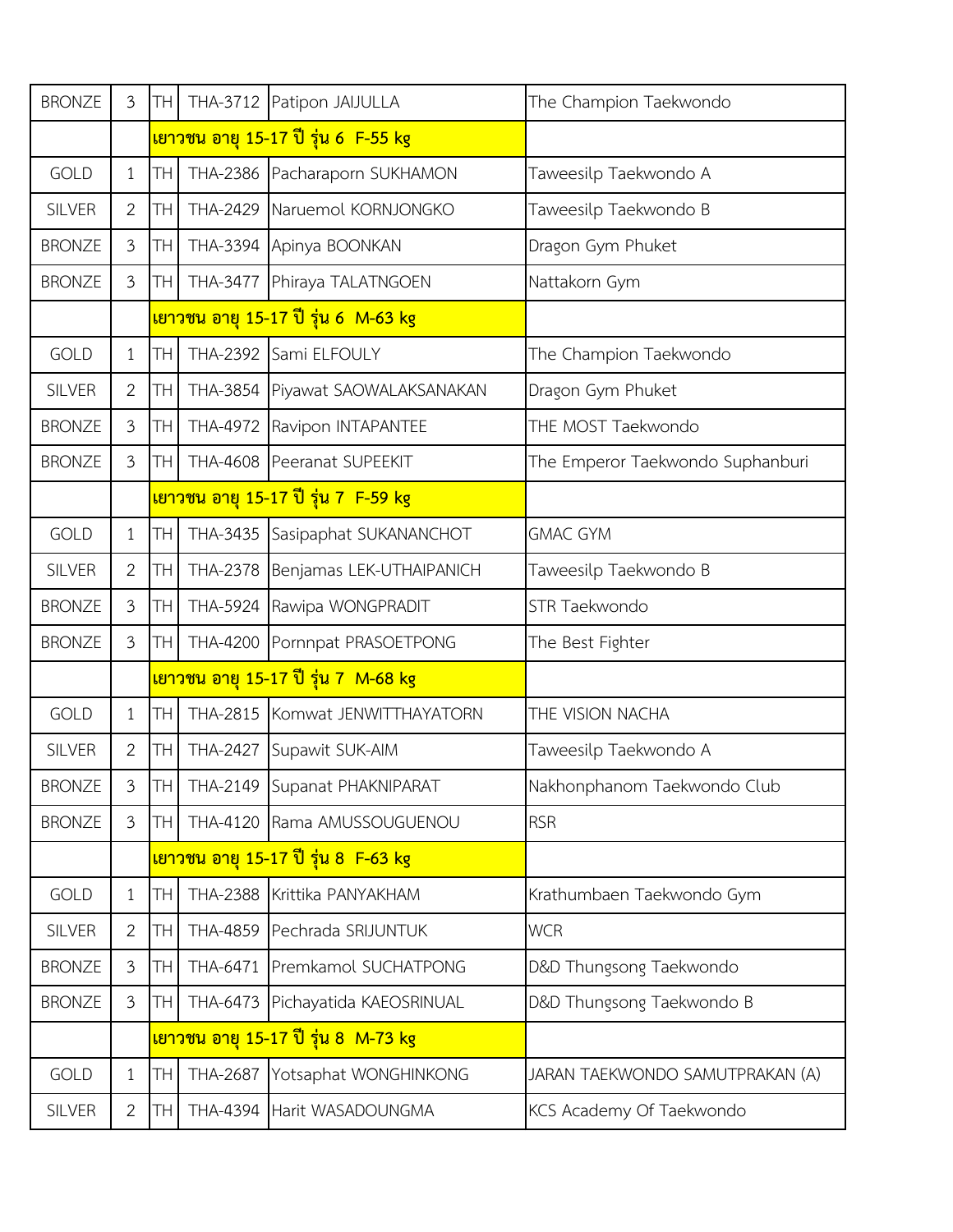| <b>BRONZE</b> | $\mathfrak{Z}$ | TН              |                 | THA-3663 Warat LIMSAKCHAIKIT                          | The Champion Taekwondo       |
|---------------|----------------|-----------------|-----------------|-------------------------------------------------------|------------------------------|
| <b>BRONZE</b> | $\mathfrak{Z}$ | TН              |                 | THA-5844 Phothiphat PHORAYAP                          | PSG TAEKWONDO                |
|               |                |                 |                 | <u>เยาวชน อายุ 15-17 ปี รุ่น 9  F-68 kg</u>           |                              |
| <b>GOLD</b>   | $\mathbf{1}$   | TН              |                 | THA-3902 Kannaluck CHUENCHOOKLIN                      | <b>RSR</b>                   |
| <b>SILVER</b> | 2              | TН              |                 | THA-4622 Jirapa KERDDAMRONGSIL                        | ธีรพฤกษ์                     |
| <b>BRONZE</b> | $\mathfrak{Z}$ | TН              |                 | THA-4079 Damiya HEMPRAPHAN                            | Dragon Gym Phuket            |
|               |                |                 |                 | <mark>เยาวชน อายุ 15-17 ปี รุ่น 9 M-78 kg</mark>      |                              |
| <b>GOLD</b>   | $\mathbf{1}$   | TΗ              |                 | THA-3762 Danaipat INTARASOMBAT                        | <b>RSR</b>                   |
| <b>SILVER</b> | 2              | TН              |                 | THA-2509 Apicha YINGYUAD                              | Taweesilp Taekwondo A        |
| <b>BRONZE</b> | $\mathfrak{Z}$ | TН              |                 | THA-2134 Panukul POLNIKORN                            | Martial Arts Nakhon Khonkaen |
| <b>BRONZE</b> | $\mathfrak{Z}$ | TΗ              |                 | THA-3470 Yanawuth SUWANSIL                            | Rangsiya Gym                 |
|               |                |                 |                 | ี <mark>เยาวชน อายุ 15-17 ปี รุ่น 10 F+68 kg</mark>   |                              |
| <b>GOLD</b>   | $\mathbf{1}$   | TΗ              | THA-6436        | Napatkamol KAMDEEPONG                                 | KORAT TAEKWONDO              |
| <b>SILVER</b> | $\overline{2}$ | TН              | THA-6423        | Yada SRICHAIYORAK                                     | The Champion Taekwondo       |
| <b>BRONZE</b> | $\mathfrak{Z}$ | TΗ              | THA-6027        | Chanikan HUNSUWAN                                     | PAKNAMPO TAEKWONDO           |
| <b>BRONZE</b> | $\mathfrak{Z}$ | <b>TH</b>       | THA-3281        | Thanatcha LINTHONG                                    | <b>TIGERTHAI TAECHEW</b>     |
|               |                |                 |                 | <u>ีเยาวชน อายุ 15-17 ปี รุ่น 10  M+78 kg</u>         |                              |
| <b>GOLD</b>   | $\mathbf{1}$   | TН              |                 | THA-4396 Kanokpol UPRAWORAPONG                        | KCS Academy Of Taekwondo     |
| <b>SILVER</b> | $\overline{2}$ | TН              | <b>THA-2222</b> | Master pitakchon SRISONGKRAM                          | <b>TIGERTHAI TAECHEW</b>     |
| <b>BRONZE</b> | 3              | TH <sup>1</sup> |                 | THA-6474 Kim SANG                                     | D&D Thungsong Taekwondo      |
| <b>BRONZE</b> | 3              | TH.             |                 | THA-2324 Rawat MOOLMANEE                              | Taweesilp Taekwondo A        |
|               |                |                 |                 | <mark>ประชาชน อายุ 18 ปีขึ้นไป รุ่น 1 F-46 kg</mark>  |                              |
| <b>GOLD</b>   | $\mathbf{1}$   | TН              |                 | THA-3890 Sarida NANTHAPRADIT                          | <b>RSR</b>                   |
| SILVER        | $\mathbf{2}$   | TН              | THA-2141        | Khwanruedi YENJAICHIEY                                | The Shark Team               |
| <b>BRONZE</b> | $\mathfrak{Z}$ | TН              | THA-3903        | Kanokwan HONGPAKDEE                                   | The Shark Team               |
| <b>BRONZE</b> | 3              | TH              |                 | THA-3892 Chayapha THANADULSAKOL                       | Danai Taekwondo              |
|               |                |                 |                 | <mark>ประชาชน อายุ 18 ปีขึ้นไป รุ่น 1  M-54 kg</mark> |                              |
| <b>GOLD</b>   | $\mathbf{1}$   | TН              |                 | THA-1662 Ratchapon SENGHAPHAN                         | The Champion Taekwondo       |
| SILVER        | $\mathbf{2}$   | <b>TH</b>       | THA-4967        | Thanat TAECHARATTANAWIBOON THE MOST Taekwondo         |                              |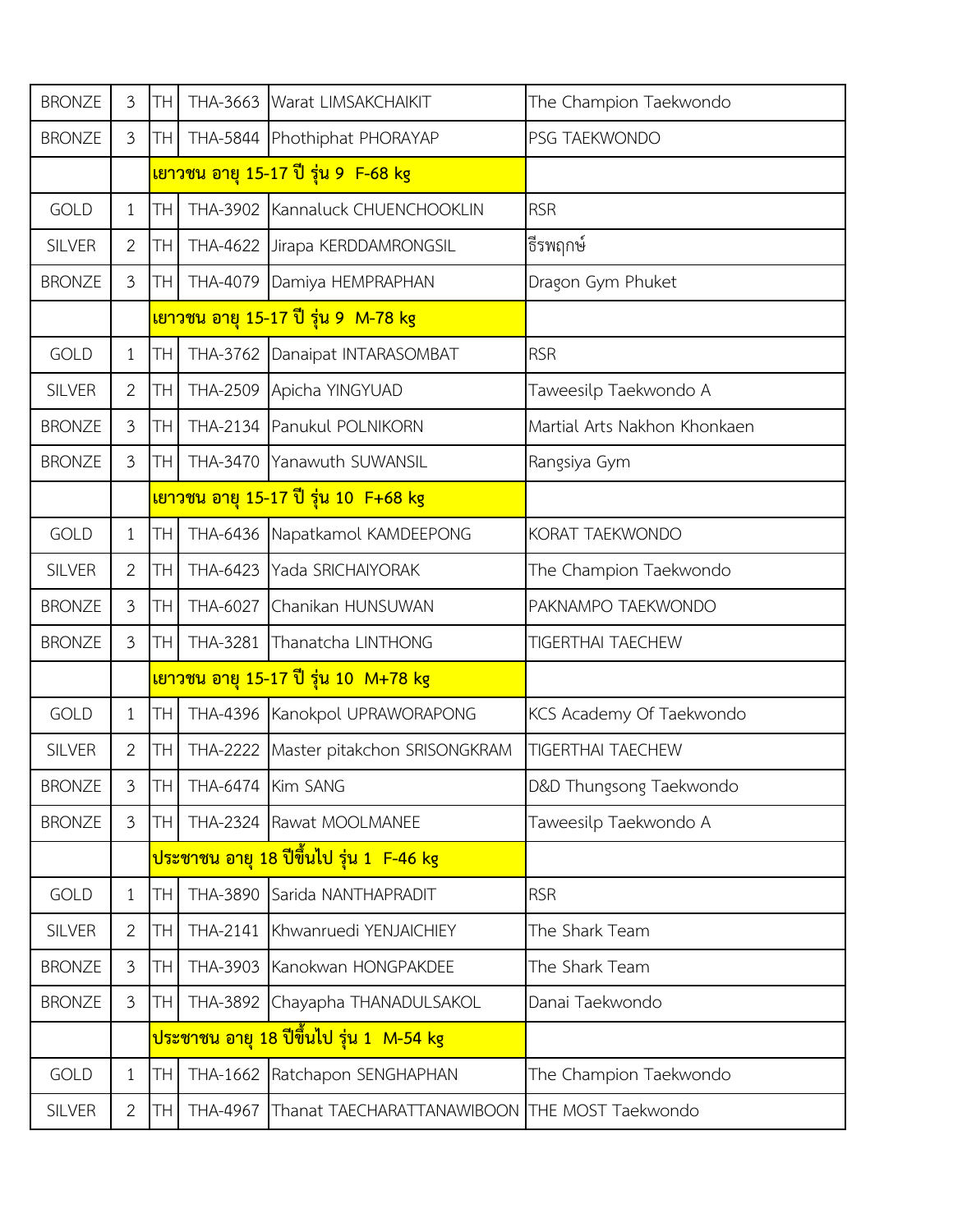| <b>BRONZE</b> | $\mathfrak{Z}$ | TН        | THA-2424        | Sonsirichai WANGSUD                                   | Taweesilp Taekwondo A           |
|---------------|----------------|-----------|-----------------|-------------------------------------------------------|---------------------------------|
| <b>BRONZE</b> | $\overline{3}$ | TН        |                 | THA-2196 Panuwat AUMMARO                              | Phuket Taekwondo Club           |
|               |                |           |                 | <u>ิประชาชน อายุ 18 ปีขึ้นไป รุ่น 2  F-49 kg</u>      |                                 |
| <b>GOLD</b>   | $\mathbf{1}$   | TΗ        |                 | THA-1832 Panlekha THONGPAN                            | All Star Taekwondo              |
| <b>SILVER</b> | 2              | TН        |                 | THA-6420 Apinya CHANTAPAT                             | JARAN TAEKWONDO SAMUTPRAKAN (A) |
| <b>BRONZE</b> | $\mathfrak{Z}$ | TН        |                 | THA-2144 Chatchadaporn BOONPUN                        | The Shark Team                  |
| <b>BRONZE</b> | $\mathfrak{Z}$ | TН        |                 | THA-6595   Waritnan SANGKHAWICHIAN                    | STC Chiangmai                   |
|               |                |           |                 | <mark>ประชาชน อายุ 18 ปีขึ้นไป รุ่น 2  M-58 kg</mark> |                                 |
| <b>GOLD</b>   | $\mathbf{1}$   | TΗ        | THA-2835        | Kongpop LARNO                                         | THE VISION NACHA                |
| <b>SILVER</b> | 2              | TН        | THA-2234        | Katsana SUANAKSORN                                    | Dragon Gym Phuket               |
| <b>BRONZE</b> | $\mathfrak{Z}$ | TН        | <b>THA-1828</b> | Shin SAITO                                            | Assumption University           |
| <b>BRONZE</b> | 3              | TΗ        |                 | THA-5988 Poramee ATTAKARNPAITOON                      | <b>TTC TRANG</b>                |
|               |                |           |                 | <u>ประชาชน อายุ 18 ปีขึ้นไป รุ่น 3  F-53 kg</u>       |                                 |
| <b>GOLD</b>   | $\mathbf{1}$   | TН        | THA-2301        | Orawan RATSAMEPRAPA                                   | <b>RSR</b>                      |
| <b>SILVER</b> | $\overline{2}$ | TΗ        | THA-6419        | Nanthipat PHARA                                       | Kasetsart Taekwondo Club        |
| <b>BRONZE</b> | $\mathfrak{Z}$ | TН        | <b>THA-2808</b> | Naphat WONGSAKULCHUEN                                 | THE VISION NACHA                |
| <b>BRONZE</b> | $\mathfrak{Z}$ | TΗ        | THA-2164        | Chanathan MOUPHO                                      | Chanathan Taekwondo Nan Gym     |
|               |                |           |                 | <mark>ประชาชน อายุ 18 ปีขึ้นไป รุ่น 3  M-63 kg</mark> |                                 |
| <b>GOLD</b>   | $\mathbf{1}$   | TН        | THA-3815        | Yodsawat CHAKAMSAI                                    | The Shark Team                  |
| <b>SILVER</b> | 2              | THI       |                 | THA-2711 Thitinan SINKERDSUK                          | <b>CENTER &amp; THE FAST</b>    |
| <b>BRONZE</b> | 3              | <b>TH</b> |                 | THA-1823 Sirawit MAHAMAD                              | <b>RSR</b>                      |
| <b>BRONZE</b> | 3              | TH        |                 | THA-2340 Isara KARDSANIT                              | THE VISION NACHA                |
|               |                |           |                 | <mark>ประชาชน อายุ 18 ปีขึ้นไป รุ่น 4  F-57 kg</mark> |                                 |
| <b>GOLD</b>   | $\mathbf{1}$   | TН        | THA-3094        | Piyachatrutai CHAREEWAN                               | Phaitoon Taekwondo              |
| <b>SILVER</b> | $\overline{2}$ | TН        |                 | THA-4080 Josefina SOTO RODRIGUEZ                      | The Champion Taekwondo          |
| <b>BRONZE</b> | 3              | TН        |                 | THA-1976 Bunyanuch NGAMJAMRAT                         | <b>OYP OLYMPIC</b>              |
| <b>BRONZE</b> | 3              | TН        | THA-2303        | Khanittha SRIMUEANG                                   | <b>RSR</b>                      |
|               |                |           |                 | <u>ประชาชน อายุ 18 ปีขึ้นไป รุ่น 4  M-68 kg</u>       |                                 |
| GOLD          | $\mathbf{1}$   | TH        |                 | THA-3563 Thanathorn SAEJO                             | TIGERTHAI TAECHEW               |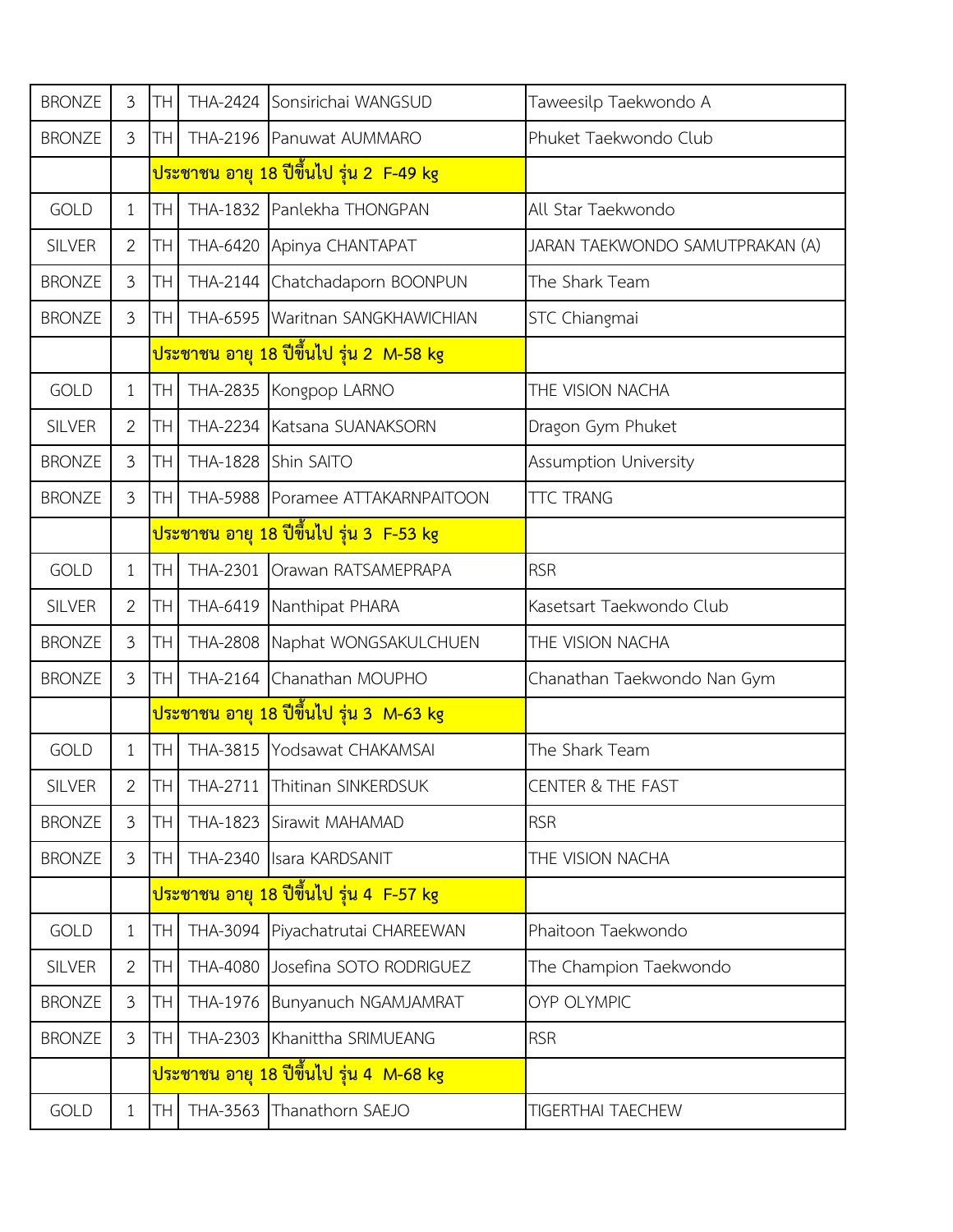| <b>SILVER</b> | $\overline{2}$ | TН | THA-5600        | Pongthorn MANORAT                                       | Ang Thong Sport School          |
|---------------|----------------|----|-----------------|---------------------------------------------------------|---------------------------------|
| <b>BRONZE</b> | $\mathfrak{Z}$ | TН | THA-4441        | Thaphum PORNSAWAT                                       | KCS Academy Of Taekwondo        |
| <b>BRONZE</b> | $\mathfrak{Z}$ | TН |                 | THA-3505 Thanakorn TOOCOMME                             | SL Taekwondo                    |
|               |                |    |                 | <mark>ประชาชน อายุ 18 ปีขึ้นไป รุ่น 5 F-62 kg</mark>    |                                 |
| <b>GOLD</b>   | $\mathbf{1}$   | TН |                 | THA-1858 Areeya CHAICHANA                               | Nattakorn Gym                   |
| <b>SILVER</b> | $\overline{2}$ | TН |                 | THA-1836 Nipattha POOLKERD                              | THE VISION NACHA                |
| <b>BRONZE</b> | $\mathfrak{Z}$ | TН |                 | THA-6053 Kanyapat BUMRUNG                               | Ashira Taekwondo Club           |
| <b>BRONZE</b> | $\mathfrak{Z}$ | TΗ |                 | THA-2376 Chidchanok MAYNEAWKLANG                        | Taweesilp Taekwondo A           |
|               |                |    |                 | <u>ประชาชน อายุ 18 ปีขึ้นไป รุ่น 5  M-74 kg</u>         |                                 |
| <b>GOLD</b>   | $\mathbf{1}$   | TΗ | THA-2012        | Keerati TAYPIN                                          | THE VISION NACHA B              |
| <b>SILVER</b> | $\mathbf{2}$   | TН | <b>THA-7331</b> | Suttishayut SUPARUJIRAT                                 | STC Chiangmai                   |
| <b>BRONZE</b> | $\mathfrak{Z}$ | TН |                 | THA-2849 Keerati BATRAM                                 | THE VISION NACHA                |
| <b>BRONZE</b> | 3              | TН |                 | THA-4661 Warakan TREEDED                                | Phaitoon Taekwondo              |
|               |                |    |                 | ้ <mark>ประชาชน อายุ 18 ปีขึ้นไป รุ่น 6  F-67 kg</mark> |                                 |
| <b>GOLD</b>   | $\mathbf{1}$   | TΗ | THA-1660        | Rattikan PENGWONGSA                                     | <b>Assumption University</b>    |
| <b>SILVER</b> | $\overline{2}$ | TН | THA-5853        | Nudtanicha MUANGMEE                                     | PSG TAEKWONDO                   |
| <b>BRONZE</b> | $\mathfrak{Z}$ | TН | <b>THA-2797</b> | Nutchanun PATUMAUKKARIN                                 | THE VISION NACHA                |
| <b>BRONZE</b> | $\overline{3}$ | TН | THA-4422        | Napak LAPA                                              | The Champion Taekwondo          |
|               |                |    |                 | ี <mark>ประชาชน อายุ 18 ปีขึ้นไป รุ่น 6  M-80 kg</mark> |                                 |
| GOLD          | 1              | TH |                 | THA-2095  Anuchit SUNTHONPATUM                          | Nakhonphanom Taekwondo Club     |
| <b>SILVER</b> | $\overline{2}$ | TН | THA-6097        | Suphacai BOONSUKPRASIT                                  | Yaowaluck Taekwondo             |
| <b>BRONZE</b> | $\mathfrak{Z}$ | TН | THA-7491        | Kittin THUENYOUNG                                       | JARAN TAEKWONDO SAMUTPRAKAN (A) |
| <b>BRONZE</b> | 3              | TH | THA-6337        | Saksorn JUNPEN                                          | KCS Academy Of Taekwondo        |
|               |                |    |                 | <mark>ประชาชน อายุ 18 ปีขึ้นไป รุ่น 7 F-73 kg</mark>    |                                 |
| <b>GOLD</b>   | $\mathbf{1}$   | TН | THA-1667        | Chanathinath CHUMPOO                                    | D&D Thungsong Taekwondo         |
| <b>SILVER</b> | 2              | TН |                 | THA-5448 Pattaraporn PHONGJEEN                          | KORAT TAEKWONDO                 |
| <b>BRONZE</b> | 3              | TН | THA-5112        | Massalin LENGSAKUL                                      | Assumption University           |
| <b>BRONZE</b> | $\mathfrak{Z}$ | TН |                 | THA-2034 Muntira KAEWWILAI                              | Phaitoon Taekwondo              |
|               |                |    |                 | <mark>ประชาชน อายุ 18 ปีขึ้นไป รุ่น 7  M-87 kg</mark>   |                                 |